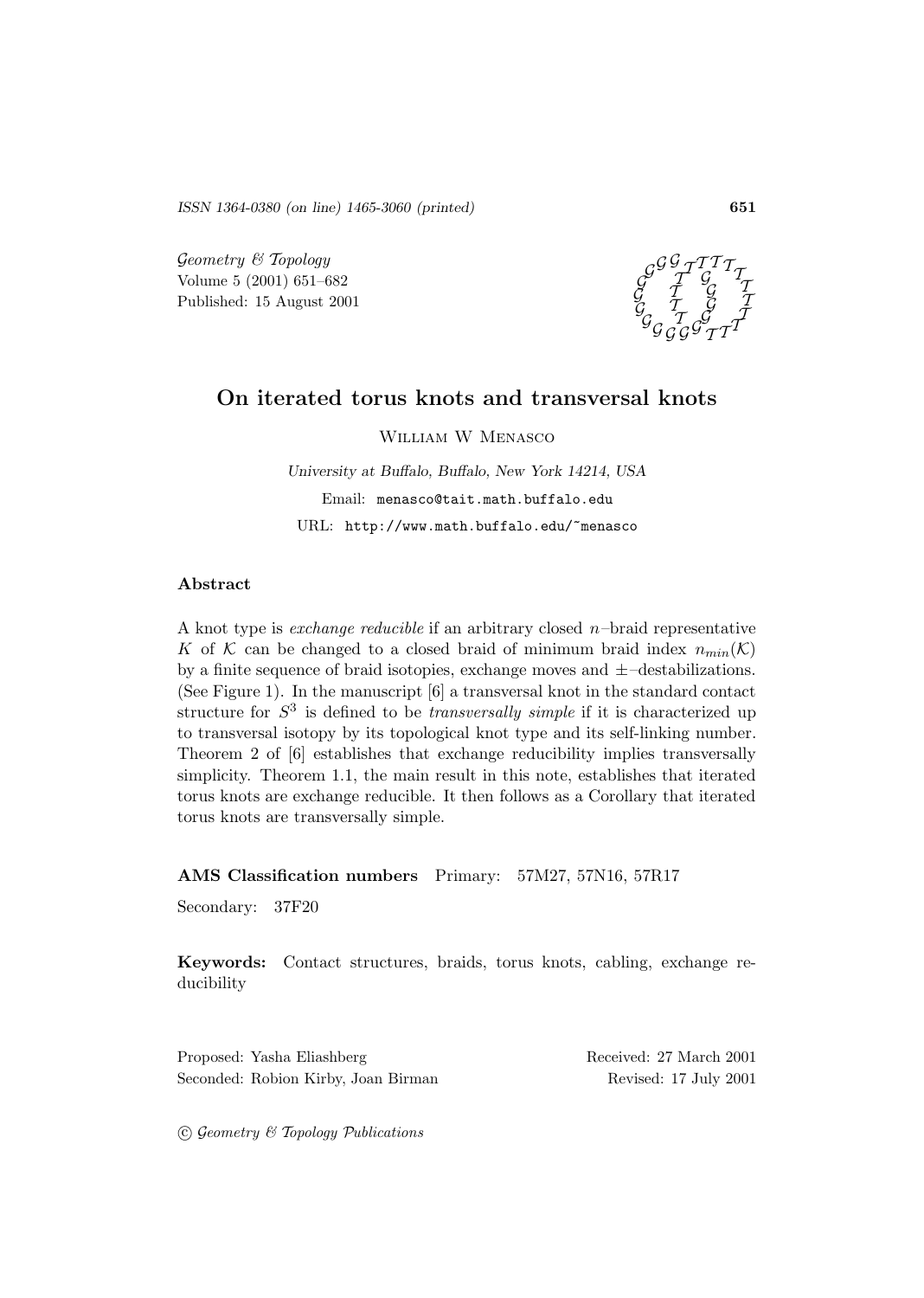## **1 Introduction**

Let  $\mathcal{C} \subset S^3$  be an oriented knot, let  $\mathcal{V}_{\mathcal{C}}$  be a solid torus neighborhood of  $\mathcal{C}$  and let  $\partial \mathcal{V}_{\mathcal{C}} = \mathcal{T}_{\mathcal{C}} \subset S^3$  be a peripheral torus for C. The oriented simple closed curve on  $\mathcal{T}_{\mathcal{C}}$  that represents the homotopy class of  $pm + qt$ , where m is the meridian homotopy class, l is the preferred longitude homotopy class and  $p, q \in \mathbb{Z}$ , is called the  $(p, q)$  cable of C. We will use the notion  $\mathbf{C}(\mathcal{C}, (p,q))$  to indicate the resulting oriented knot of this *cabling operation*. If  $C$  is the oriented unknot and  $(p, q)$  is a co-prime pair then the cabling operation produces a  $(p, q)$ -torus knot. (Our discussion and results can be adapted to the situation where  $(p, q)$ is not co-prime, but since we will be concerned with the iteration of the cabling operation, to avoid ambiguity we require that the cabling produce a knot.)

We can, of course, iterate the cabling operation. Starting with an initial knot  $C_0$ and a sequence of co-prime 2–tuples of integers  $\{(p_1, q_1), (p_2, q_2), \cdots, (p_h, q_h)\},\$ with  $p_1 < q_1$ , we can construct the oriented knot

$$
\mathbf{C}(\mathbf{C}(\cdots\mathbf{C}(\mathbf{C}(\mathcal{C}_0,(p_1,q_1)),(p_2,q_2))\cdots,(p_{h-1},q_{h-1})),(p_h,q_h)).
$$

If  $C_0$  is the oriented unknot then any iteration of the cabling operation produces an *iterated torus knot.* Letting  $(P,Q) = \{(p_1,q_1), (p_2,q_2), \cdots, (p_h,q_h)\}\$ , the final iteration produces an oriented knot,  $K_{(P,Q)}$ , which is on the peripheral torus of the next to last knot in the iteration; mainly,

$$
\mathcal{T}_{\mathbf{C}(\mathbf{C}(\cdots\mathbf{C}(\mathbf{C}(\mathcal{C}_0,(p_1,q_1)),(p_2,q_2))\cdots),(p_{h-1},q_{h-1}))}.
$$

In Section 2 of [6] three moves are discussed which take closed braids to closed braids, preserving knot type: braid isotopy, exchange moves and destabilization. Braid isotopy means an isotopy in the complement of the braid axis which preserves the braid structure. The exchange move is a special type of Reidemeister II move illustrated in Figure  $1(a)$ . Destabilization means reducing the braid index by eliminating a (positive or negative) trivial loop, as shown in Figure 1(b). Notice that braid isotopy and exchange moves preserve both algebraic crossing number and braid index, whereas destabilization changes both. For a more extensive treatment of these isotopies, see [1, 3, 4].)

As defined in [6], a knot type K is exchange reducible if an arbitrary closed  $n$ braid representative K of K can be changed to a closed braid representative of minimum braid index,  $n_{min}(\mathcal{K})$ , by a finite sequence of braid isotopies, exchange moves and  $\pm$ -destabilizations. The main result of [2] established the exchange reducibility of the unknot. The main theorem in this paper is an analogous result for iterated torus knots.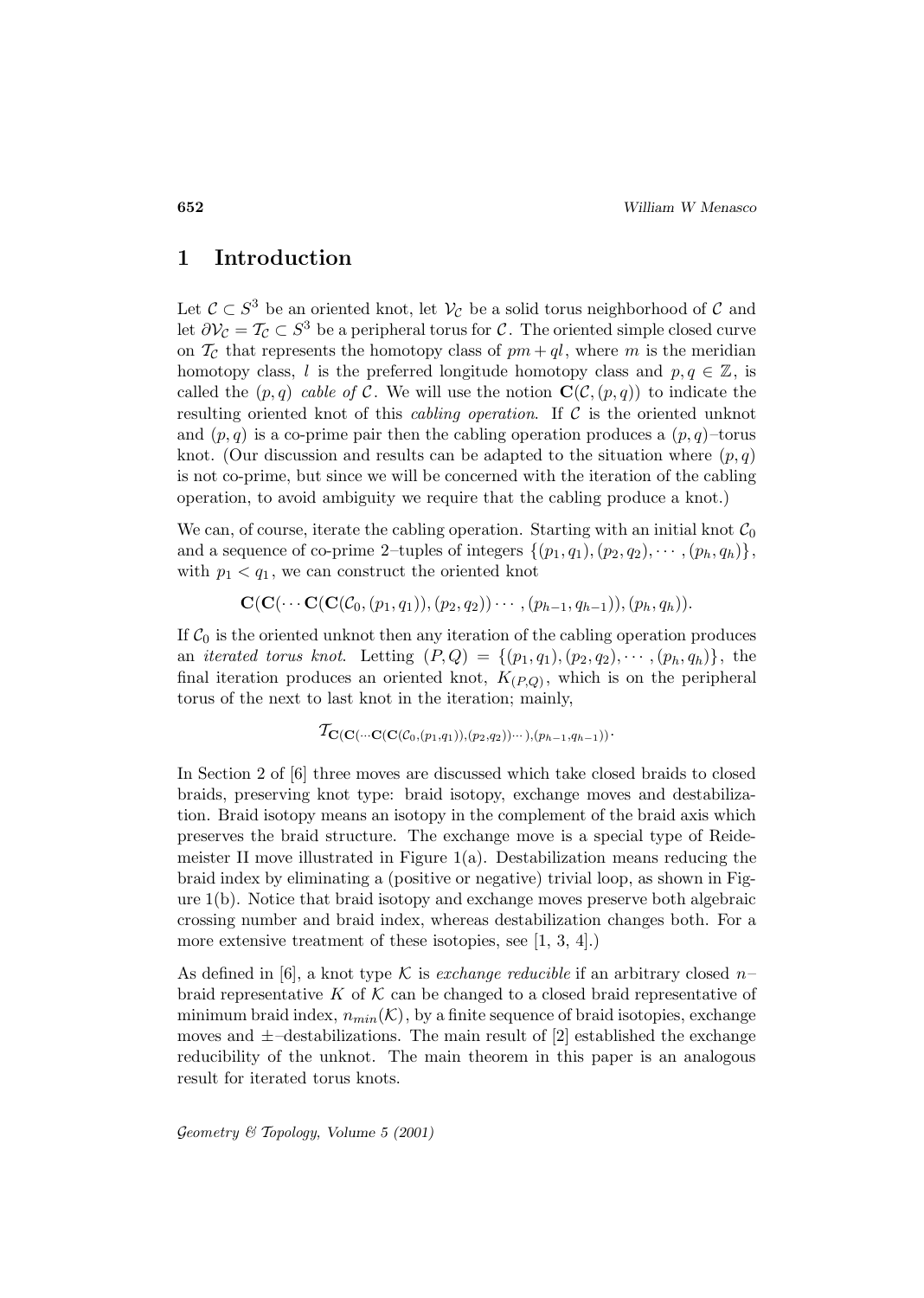*On iterated torus knots and transversal knots* **653**



Figure 1

**Theorem 1.1** *Iterated torus knots are exchange reducible.*

It should be noted that in [5] it was shown that there are knots that can be represented by two non-conjugate closed 3–braids where the differing conjugacy classes are not related to each other by an exchange move. (In fact, they are related to each other by a braid preserving flype.)

The proof of Theorem 1.1 involves adapting the braid-foliation machinery developed in [4] to the situation where there is a torus in  $S<sup>3</sup>$  which is being foliated and a knot is embedded on this torus. It employs the result from [12] that an oriented iterated torus knot  $K_{(P,Q)}$  has an unique braid representative of minimal braid index  $\prod_1^h p_i$ .

Theorem 1.1 has an immediate application to transversal knots. Let  $\xi$  be the standard contact structure in oriented  $S^3$ . The structure  $\xi$  can be thought of as a plane field that is totally non-integrable. A knot  $K$  is transversal if and only if K intersects each plane in the plane field  $\xi$  transversally. A transversal isotopy of K is an isotopy of K in  $S^3$  through transversal knots. (See [7].) If K and  $K'$  are two transversal knots that are transversally isotopic, then they are representatives of the same transversal knot type,  $TK$ .

A classical invariant of transversal knot types is a self-linking number, the Bennequin number,  $\beta(T\mathcal{K})$ . The self-linking is defined by pushing the transversal knot off itself in a direction which is in the contact plane. A well-defined direction exists because  $S^3$  is parallelizable. See [6] for a precise description. A transversal knot type  $\mathcal{TK}$  is transversally simple if it is determined by its topological knot type  $K$  and its self-linking number. In [7] it was first shown that the unknot is transversally simple. In [8] it was established that positive transversal torus knots are transversally simple. In [6] a more general framework for understanding transversally simple knots was established.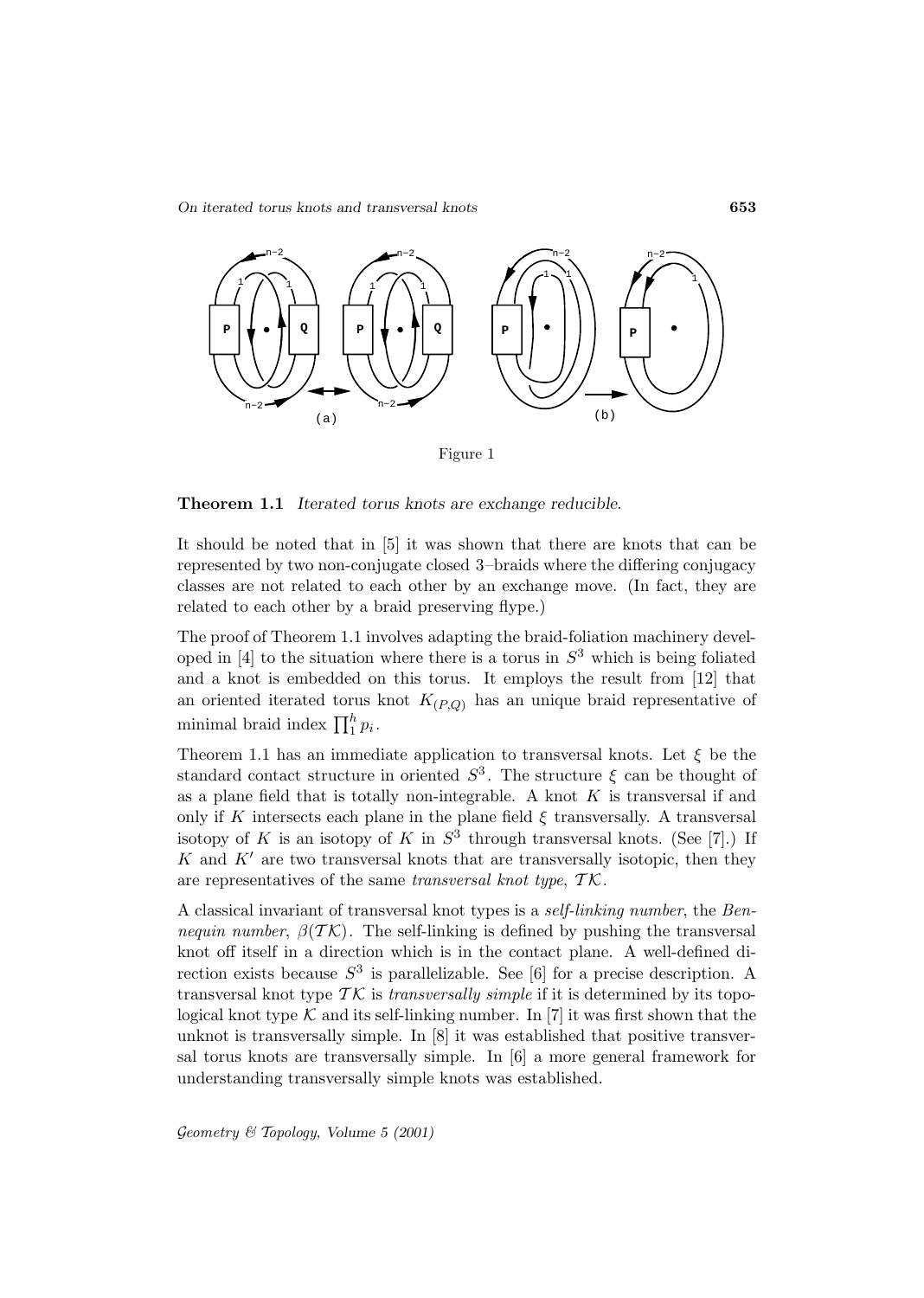**Theorem 1.2** (See [6]) If  $TK$  is a transversal knot type with associated *topological knot type*  $K$ , where  $K$  *is exchange reducible, then*  $TK$  *is transversally simple.*

Combining Theorems 1.1 and 1.2, we have the following immediate corollary.

**Corollary 1.3** Let  $TK_{(P,Q)}$  be a transversal knot type with associated topo*logical knot type that of the iterated torus knot*  $K_{(P,Q)}$ . Then  $\mathcal{TK}_{(P,Q)}$  *is transversally simple.*

The outline for this note is as follows. In Section 2 we review and adapt the braid-foliation machinery for the torus that was initially introduced in [4]. We will be concerned with the situation where we are given a torus which contains a knot  $K_{(P,Q)}$  and bounds a solid torus. However, we do not have a natural way of identifying the core curve of the solid torus. Hence, we will use  $\mathcal{T}_{\subset}$ as notation for the given torus containing  $K_{(P,Q)}$ . The foliation machinery on  $\mathcal{T}_{\subset}$  will involve understanding the manipulation of three different types of foliations—circular, mixed and tiled foliations. (These foliations will be defined in Section 2.) In Section 3 we will prove Theorem 1.1 in the special case where  $\mathcal{T}_{\subset}$  has a circular foliation. The overriding strategy of the remaining sections is to reduce the mixed and tiled foliations to circular foliations. In Section 4 we show how destabilizations and exchange moves allow one to replace a mixed foliation with a circular foliation. Similarly, in Section 5 we show how destabilizations and exchange moves allow one to replace a tiled foliation with a circular foliation.

**Acknowledgments** This work was partially supported by NSF grant DMS-9626884. The author wishes to thanks Joan Birman and Nancy Wrinkle for encouraging him to think about a proof of Theorem 1.1 during his brief sabbatical stay at Columbia University. That stay was partially supported by NSF grant DMS-9705019 .

## **2 The braid foliation machinery for the torus**

In this section we adapt the combinatorics of [4] to the pair  $(K, \mathcal{T}_{\subset})$ , where  $K = K_{(P,Q)}$  is an iterated torus knot which lies on the torus  $\mathcal{T}_{\subset}$ . Since the exposition in [1] supplies us with a centralized source for most of the previously developed machinery, we will use it almost exclusively as our primary reference.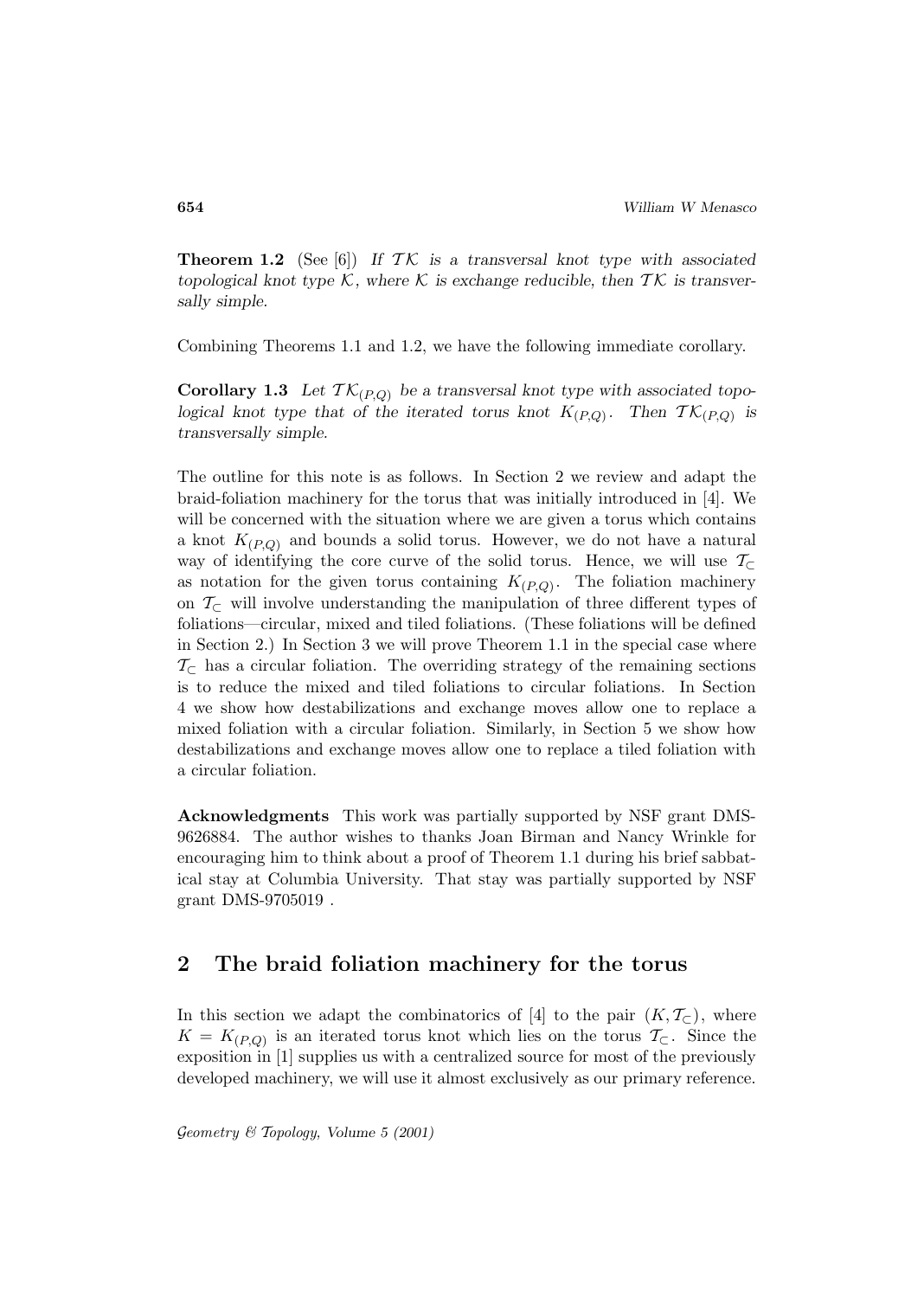Although the arguments in this note rely heavily on results in the existing literature, a reader need only consult [1] and [4] in almost all cases.

Let  $K \subset S^3$  be an oriented closed n–braid with axis **A**. Then we can choose a 2–disc fibration of the open solid torus  $S^3 - A$ . We will refer to  $H = \{H_\theta | \theta \in$  $[0, 2\pi]$  as this 2–disc fibration of  $S^3 - A$ . Each  $H_\theta$  is a disc with boundary **A**. We consider the intersection of the  $H_{\theta}$ 's with  $\mathcal{T}_{\subseteq}$ —the induced singular foliation on  $\mathcal{T}_{\subset}$  by **H**. We have a sequence of lemmas that begin to standardize this foliation. These lemmas imitate the similar set of lemmas in Section 1 of [4] which dealt with an essential torus in the complement of a closed braid. Since our present case is slightly different (the closed braid is actually a homotopically non-trivial curve on the torus), we will only supply the additional details needed to adapt the proofs of [4] to this case.

**Lemma 2.1** *We may assume that:*

- (i) The intersections of  $\bf{A}$  with  $\mathcal{T}_{\subset}$  are finite in number and transverse. Also, *if*  $p \in \mathbf{A} \cap T_{\subset}$  *then p has a neighborhood on*  $T_{\subset}$  *which is radially foliated by its arcs of intersection with fibers of* **H***.*
- (ii) All but finitely many fibers  $H_{\theta} \in \mathbf{H}$  meet  $\mathcal{T}_{\subset}$  transversally, and those *which do not (the singular fibers) are each tangent to*  $\mathcal{T}_{\subset}$  *at exactly one point in the interior of both*  $T_{\text{C}}$  *and*  $H_{\theta}$ *. Moreover, the tangencies (which are contained in singular leaves) are either local maxima, or minima, or saddle points.*
- (iii) *A leaf that does not contain a singular point (a non-singular leaf) is either an arc having endpoints on* **A** *or a simple closed curve.*

**Proof** We use exactly the same general position argument as in [4].

 $\Box$ 

We refer to the leaves of the foliation of  $\mathcal{T}_{\subset}$  as **b**–arcs and **c**–circles. Each **b**–arc and each **c**–circle lies in both  $\mathcal{T}_{\subset}$  and in some fiber  $H_{\theta} \in \mathbf{H}$ . Since  $K \subset \mathcal{T}_{\subset}$ , for all generic  $H_{\theta} \in \mathbf{H}$ , each point of  $K \cap H_{\theta}$  is contained in a **b**–arc or  $c$ –circle. Finally, since K intersects each disc fiber of **H** coherently, K must intersect each non-singular leaf coherently.

A **b**–arc,  $b \subset T_{\subset} \cap H_{\theta}$ , is essential if either  $b \cap K \neq \emptyset$ , or both sides of  $H_{\theta}$  split along b are intersected by K. A **c**–circle,  $c \subset \mathcal{T}_{\subset} \cap H_{\theta}$ , is *essential* if  $c \cap K \neq \emptyset$ . The definition of essential **b**–arcs and **c**–arcs is an adaptation of the definition in [4], however inessential **b**–arcs (**c**–circles) are still arcs (respectively, circles) splitting off sub-discs (respectively, bounding subdiscs) of disc fibers that are not intersected by  $K$ .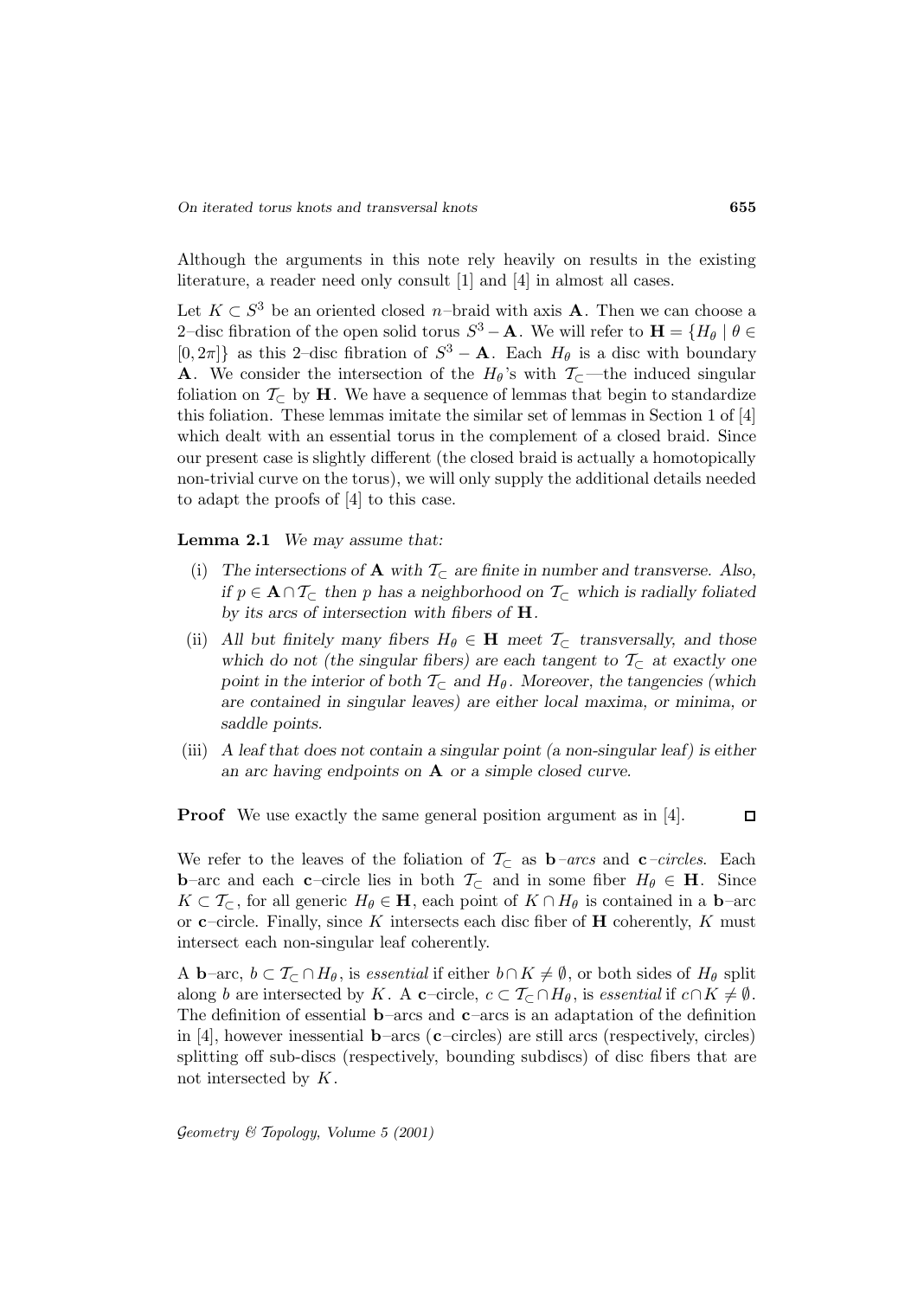**Lemma 2.2** *Assume that*  $\mathcal{T}_{\subset}$  *satisfies (i)–(iii) of Lemma 2.1.* Then  $\mathcal{T}_{\subset}$  *is isotopic to a cabling torus,*  $T_{\subset}$ , such that the foliation of  $T_{\subset}$  also satisfies (i)– *(iii) and in addition:*

- (1) *All* **b***–arcs are essential.*
- (2) *All* **c***–circles are essential.*
- (3) *Any* **c**–circle in the foliation is homotopically non-trivial on  $T'_{\subset}$ .

*Moreover, the restriction of the isotopy to* K *is the identity.*

**Proof** The argument for eliminating inessential **b**–arcs is exactly the same as the argument used in the proof of Lemma 2 of [4]. Similarly, if c is a **c**–circle in the foliation which is homotopically trivial on  $\mathcal{T}_{\subset}$ , we must have  $c \cap K = \emptyset$ since K cannot intersect a homotopically trivial circle on  $\mathcal{T}_{\subset}$  coherently. Then we can, again, employ the argument in the proof of Lemma  $2 \lfloor 4 \rfloor$ , which relies on the fact that c bounds a sub-disc in the disc fiber that does not intersect K.  $\Box$ 

We now consider the different types of singularities which can occur in the foliation of  $\mathcal{T}_{\subset}$ . Having two possible non-singular leaves allows for the occurrence of three possible types of singularities: a **bb**–singularity resulting from two **b**–arcs "meeting" at a saddle point; a **bc**–singularity resulting from a **b**–arc and a **c**–circle forming a saddle point; and **cc**–singularity resulting from two **c**–circles. See Figure 2.



Figure 2

**Lemma 2.3 cc***–singularities do not occur.*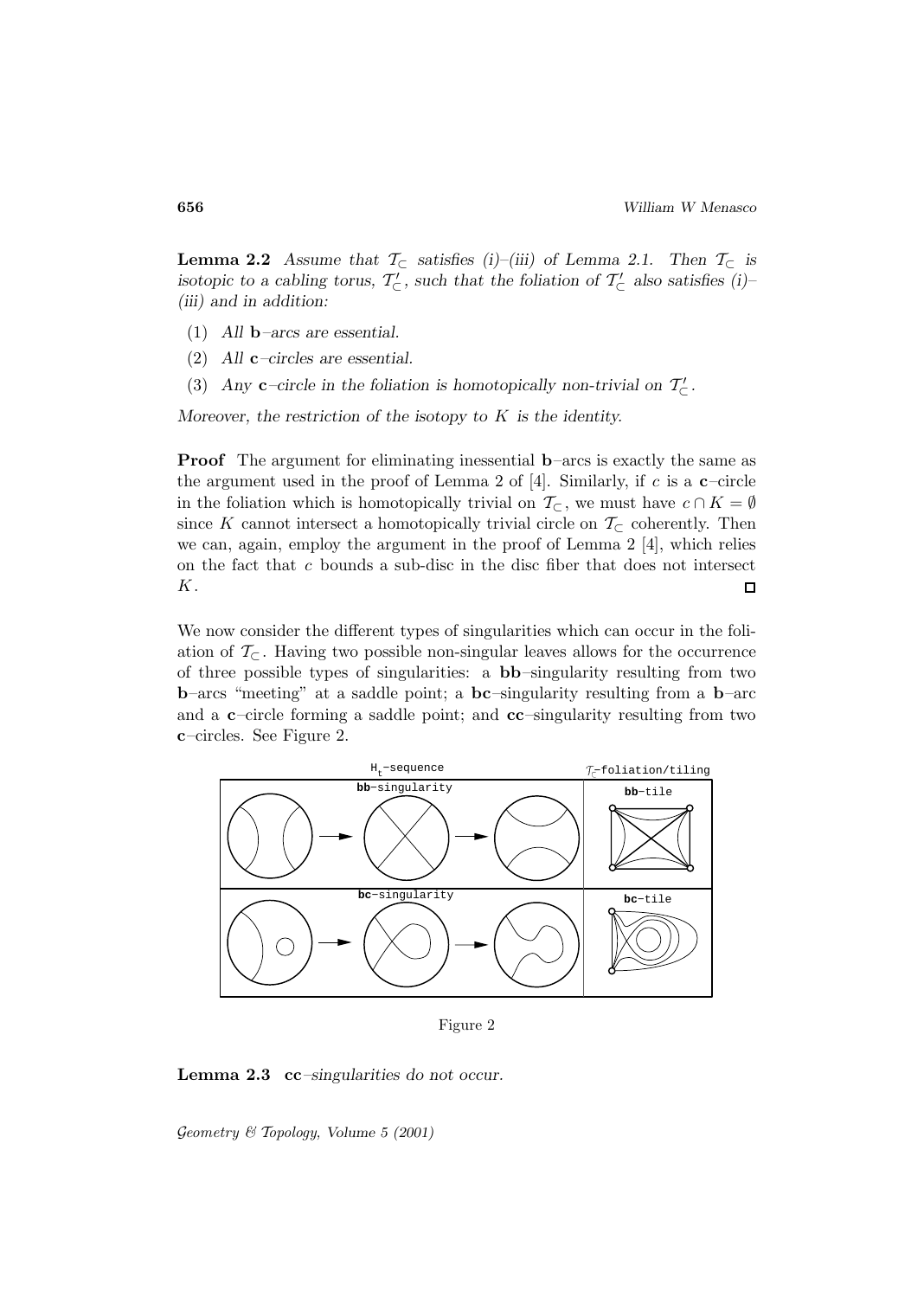**Proof** A surgery between two **c**–circles will produce a homotopically trivial **c**–circle, violating statement 3 of Lemma 2.2.  $\Box$ 

We can now repeat the discussion in Section 1 of [4] which is based on the observation that the existence of two different types of singularities implies the occurrence of two different tiles: **bb**–tiles and **bc**–tiles as illustrated in Figure 2. (The reader should note that a **bc**–tile is in fact annular.)

**Proposition 2.4** *There are three possibilities for the foliation of*  $T_{\subset}$ *:* 

- *A circular foliation: every leaf is a* **c***–circle. There are no singularities.*
- *A mixed foliation: there are both* **b***–arcs and* **c***–circles. This foliation needs the occurrence of* **bc***–tiles, but allows the occurrence of* **bb***–tiles.*
- *A tiling: that is, a foliation involving only* **b***–arcs and, thus, only* **bb***– tiles. (An example of a tiled torus is given in Figure 7.)*

At this point an interested reader can reach the punch-line in rapid fashion by reviewing the statements of Propositions 4.1 and 5.1, and then proceeding to the argument in Section 3. No understanding of the machinery in the intervening subsections is needed to understand the proof of Theorem 1.1 in Section 3. (To understand Remark 3.2 it is useful to have reviewed the discussion on foliations in Section 2.1 and Section 2.2.)

## **2.1** Isotopies of K in  $\mathcal{T}_{\subset}$

In this section we discuss how the positioning of K in the foliation of  $\mathcal{T}_{\subset}$  at times allows us to perform destabilizations and exchange moves on  $K$ . The reader should note that any isotopy of K induces an isotopy of  $\mathcal{T}_{\subset}$ .

We adopt the terminology of the literature, referring to the points of  $\mathbf{A} \cap \mathcal{T}_{\subset} \subset$  $\mathcal{T}_{\subset}$  as vertices. A vertex v is adjacent to a leaf in the foliation if v is an endpoint of the leaf. The *valence* of a vertex  $v$  is the number of singular leaves which end at  $v$ .

A meridian curve  $m \subset \mathcal{T}_\subset$  is a curve which intersects K coherently  $p_h$ -times and bounds a disc  $\Delta_m$  in  $S^3$ , with  $\Delta_m \cap \mathcal{T}_\subset = m$ . We may assume that  $m \cap A = \emptyset$  and that m is transverse to the leaves of the foliation on  $\mathcal{T}_{\subset}$ . Being transverse to leaves makes m a closed braid and we orient m so that it has positive linking number with  $A$ . The orientation on  $m$  is consistent with the forward direction of the foliation on  $\mathcal{T}_{\subset}$ .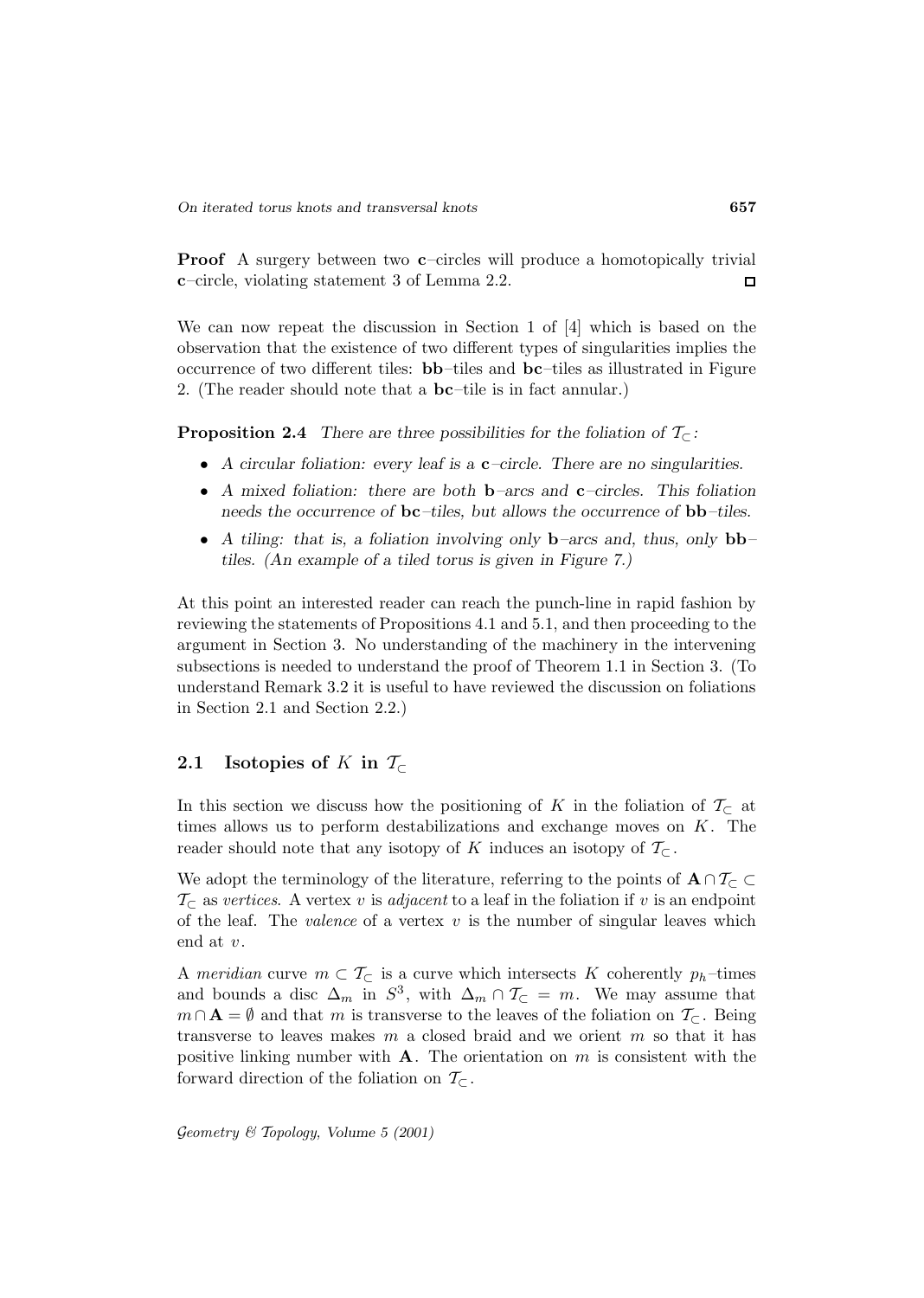The disc  $\Delta_m$  is contained in the solid torus  $\mathcal{V}_{\subset}$  where  $\partial \mathcal{V}_{\subset} = \mathcal{T}_{\subset}$ . We also assign an orientation to  $\mathcal{T}_{\subset}$  such that the positive side of  $\mathcal{T}_{\subset}$  "points" towards  $\mathcal{V}_{\subset}$ . This choice of orientation allows us to make parity assignments to the vertices and singularities in the foliation of  $\mathcal{T}_{\subset}$ . A vertex or singularity is *positive* if the orientation of **A** agrees with the orientation of the positive normal vector of  $\mathcal{T}_{\subset}$  at the vertex or singularity, otherwise it is *negative*. (We will deal with meridian curves and discs in Section 5. Their introduction at this point was only necessary for understanding parity assignments to vertices and singularities.)

**Lemma 2.5** *Let*  $\Delta \subset T_{\subset}$  *be a sub-disc such that*  $\partial \Delta = \gamma \cup \rho$  *where*  $\rho \subset K$  *and* γ *is an arc contained in a singular leaf of the foliation. Furthermore, suppose that* int(∆) *contains exactly one vertex* v *and no singular points. (See Figure 3.)* Then an isotopy of  $\rho(\subset K)$  across  $\Delta$  to a new position which is transverse *to the leaves of the foliation corresponds to a destabilization of the braid* K*.*



Figure 3: The vertex  $v$  has type (a).

**Proof** If we split  $\mathcal{T}_{\subset \mathbb{R}}$  along K we produce an annulus having two copies of K as its boundary. The foliation of this annulus will contain a valence one vertex, v, and the foliated neighborhood of v will be a type  $(a)$  vertex as described in Section 2.3 of [1]. (See Figure 3.) As in [1], the isotopy of  $\rho$  across  $\Delta$ corresponds to a destabilization of K.  $\Box$ 

**Lemma 2.6** *Let*  $\Delta \subset T_{\subset}$  *be a sub-disc such that*  $\partial \Delta = \gamma_+ \cup \gamma_- \cup \rho$ *, where*  $\gamma_+$ *is included in a* ±*–singular leaf of the foliation and where* ρ *is a subarc of the knot* K*. (See Figure 4.) Suppose that the arcs* γ<sup>+</sup> *and* γ<sup>−</sup> *have one endpoint* at a common vertex  $v_1$  and that  $int(\Delta)$  contains exactly one vertex  $v_0$  and *no singular points. Then an isotopy of*  $\rho$  *through*  $\Delta$  *to*  $\rho'$  *corresponds to an exchange move on the braid* K*, as illustrated in Figure 1(a).*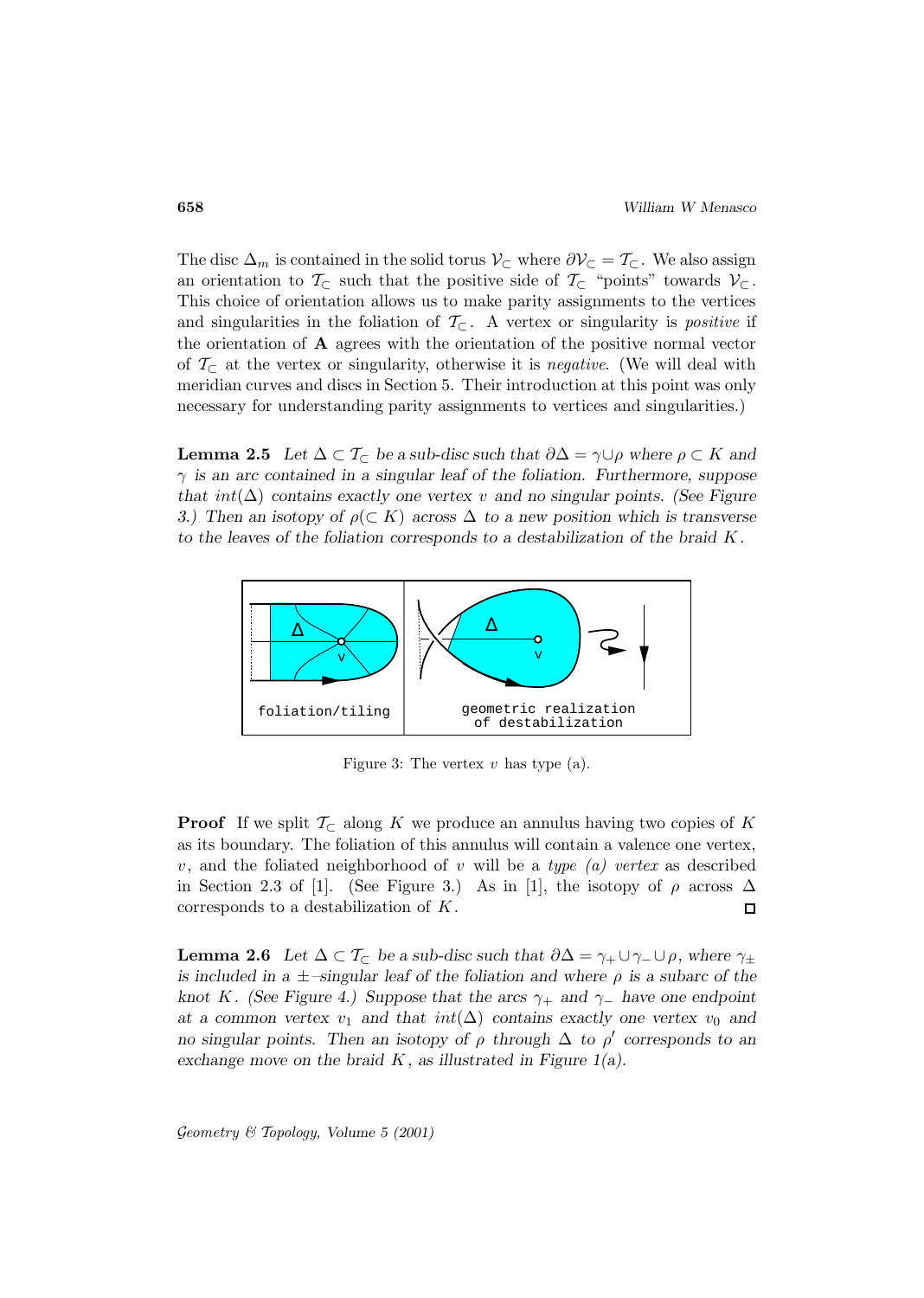*On iterated torus knots and transversal knots* **659**





**Proof** Again, we split  $\mathcal{T}_{\subset \mathbb{R}}$  along K to produce an annulus whose boundary consists of two copies of  $K$ . The foliation of this annulus will contain a valence two vertex,  $v_0$ . The foliated neighborhood of  $v_0$  (see Figure 4) will correspond to a type  $(a,b)$  vertex as described in Section 2.4 of [1]. As in [1], the isotopy of  $\rho$  across such a neighborhood corresponds to an exchange move.  $\Box$ 

### **2.2** Manipulating the foliation of  $\mathcal{T}_{\subset}$

Two operations, change of foliation and elimination of a valence two vertex, played an important role in establishing control over the foliation of the torus in [4]. We now discuss how these two operations are adapted to our present situation, where we must deal not just with the foliation of the torus  $\mathcal{T}_{\subset}$ , but with the pair  $(K, \mathcal{T}_{\subset})$ .

**Change of foliation** Let  $R \subset T_{\text{C}}$  be the topological disc that is closure of a connected region foliated by **b**–arcs having common endpoints at vertices  $v_+, v_-\subset \mathcal{T}_{\subset}$ . (The subscripts indicate the parity.) Let  $s_1, s_2\subset R\subset \mathcal{T}_{\subset}$  be the two singularities that are on the boundary of  $R$  and assume that their parity is the same. The existence of such a region  $R$  is the central assumption in the discussion in Section 2.1 of [1]. Specifically, Theorem 2.1 of [1] allows the two singular points to be either **bc** or **bb** singularities. Figure 5 shows how the application of this result from [1] alters the foliation of  $\mathcal{T}_{\subset}$ . To adapt the [1] change of foliation to our present situation we need only check that the presence of the knot  $K \subset \mathcal{T}_{\subset}$  does not obstruct the change in foliation.

How might K intersect R? We consider an arc  $\alpha \subset K \cap R$ . Since K is transverse to the foliation of  $\mathcal{T}_{\subset}$  we know that  $\alpha$  is transverse to all of the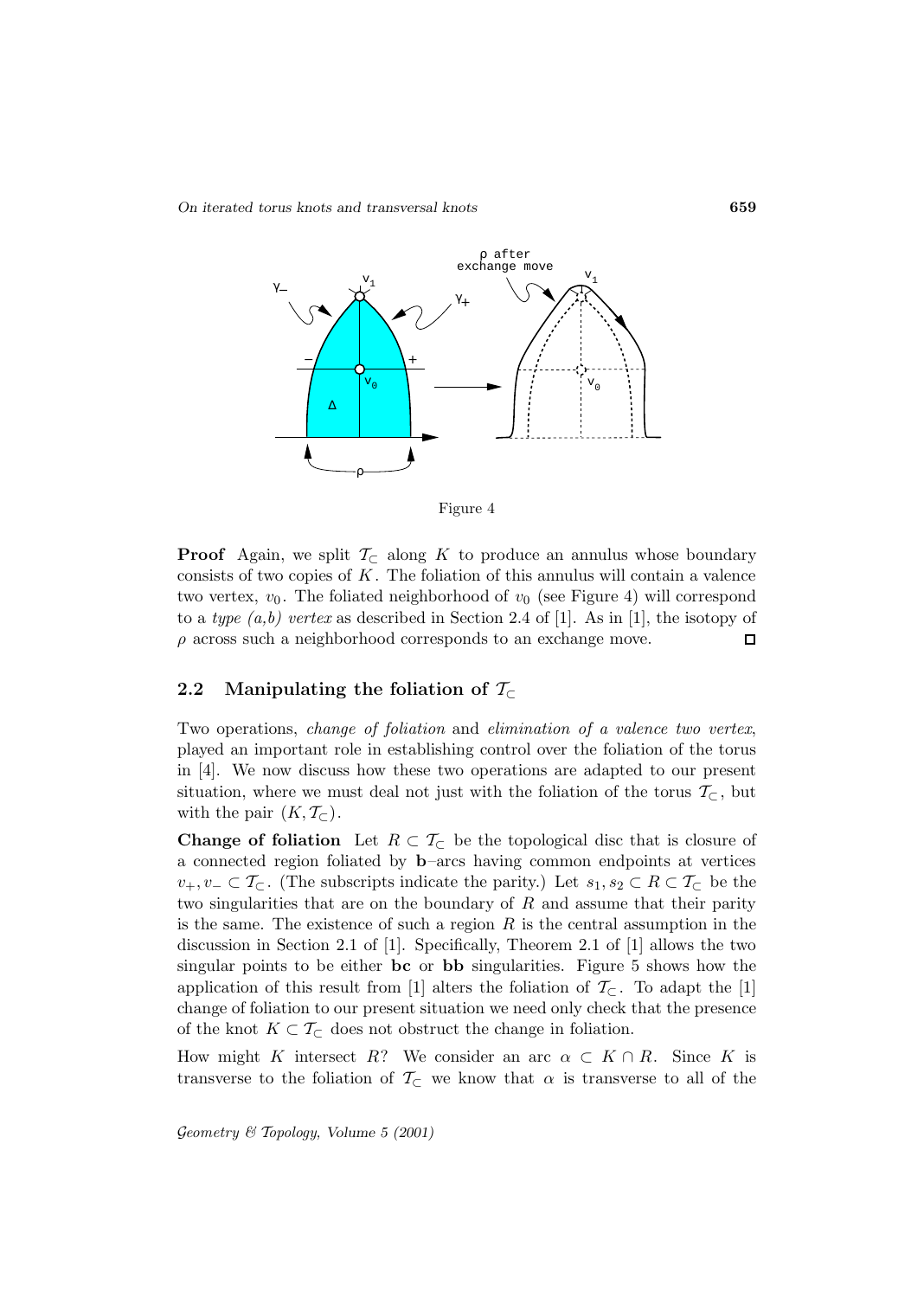

Figure 5: Parity of  $s_1$  equals parity of  $s_2$ . In case 1 there are two possible ways to change the fibration of **H** and, thus, the foliation of  $\mathcal{T}_{\subset}$ . In case 2 there is only one way to alter the fibration.

**b**–arcs of R and is away from the singular and vertex points of R. We can list the possible cases for a component  $\alpha \subset K \cap R$  as follows:

- (1) The arc  $\alpha$  splits the disc R into two discs, one containing the two singular points and a vertex, and the other containing only one vertex.
- (2) The arc  $\alpha$  splits the disc R into two discs, each of which contains a vertex and a singular point.

We recall (see [1]) that there are two possible ways the foliation of R can be altered. If case 1 occurs then either of these foliation changes is permissible. (See Figure 5.) If case 2 occurs then only one of the changes in foliation is possible because only one of the changes results in  $K$  still being transverse to the foliation. Figure 5 illustrates how a case 2 arc  $\alpha$  determines the local change in foliation in  $R$ . The proof that these changes in foliation correspond to braid isotopies of the  $(K, \mathcal{T}_{\subset})$  pair is straight forward, but has numerous details. We will not repeat the argument in [1]. We will refer to this braid isotopy (which only alters the foliation of  $\mathcal{T}_{\subset}$  in a disc neighborhood of R) as a change of foliation. The following lemma describes the main features of the change in foliation that we need:

**Lemma 2.7** *Let* R *be the closure of a region foliated by* **b***–arcs such that there are vertices*  $v_+, v_- \subset \partial R$  *and singularities*  $s_1, s_2 \subset \partial R$ *. Then there*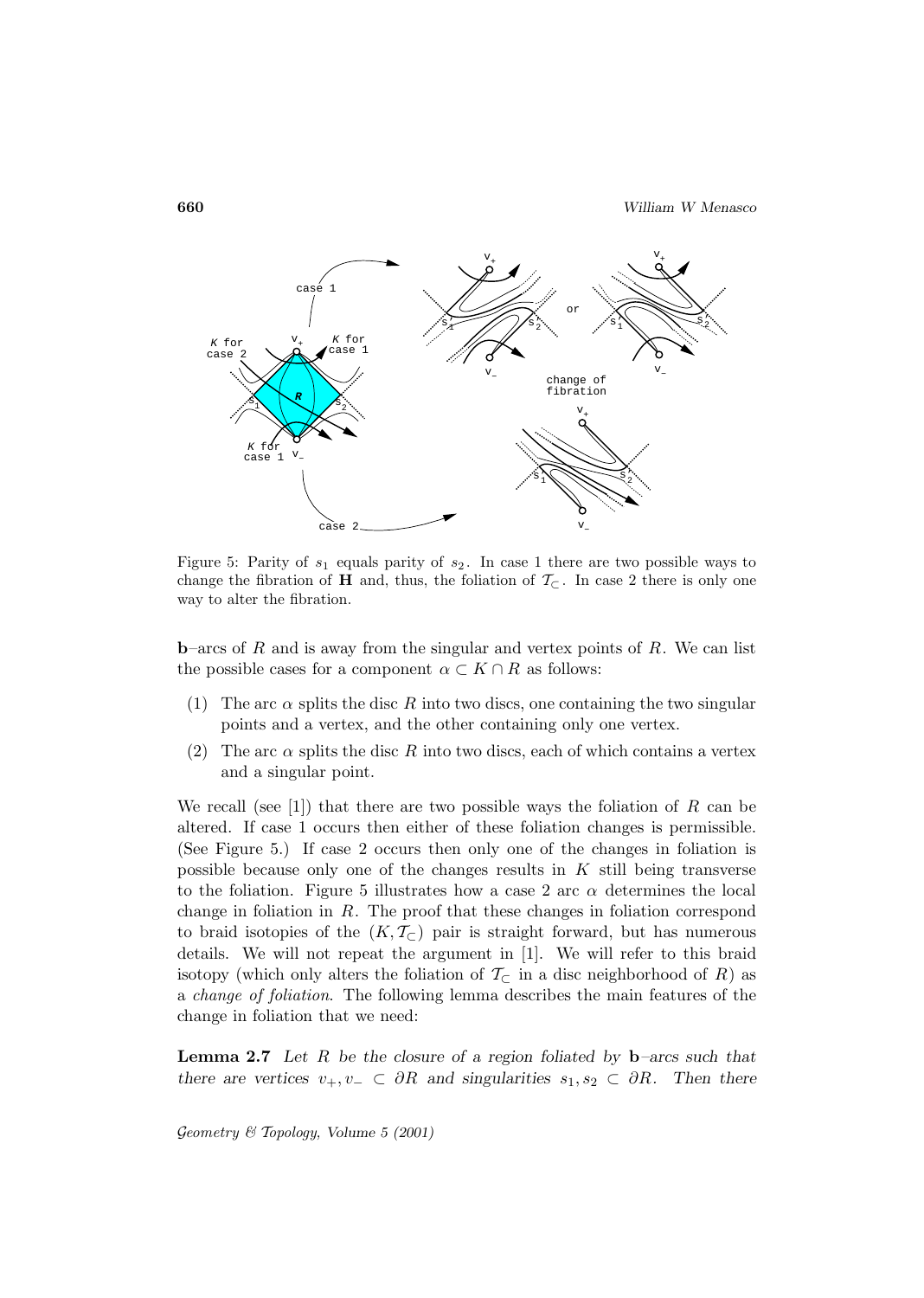*exists a change of foliation such that the valence of these two vertices has been decreased.*

**Elimination of valence two vertices** We next consider the configuration in the left sketch in Figure 6. (For the moment the reader should ignore the arcs labeled  $\alpha$  in Figure 6. They will be referred to in the proof of Lemma 2.8.)



Figure 6: The vertex  $v_0$  is a type (b,b) vertex. In the situation where the case 2  $\alpha$  arcs are absent, after an exchange move, the **b**–arcs between  $v_0$  and  $v_2$  are inessential.

Let  $v_0 \,\subset \,\mathcal{T}_{\subset}$  be a vertex of valence 2. Let  $star(v_0)$  be the topological disc which is the closure of the union of all the **b**–arcs having  $v_0$  as an endpoint. Let  $\epsilon$  be the parity of  $v_0$  then  $star(v_0)$  contains exactly two additional vertices,  $v_1$  and  $v_2$ , which will necessarily have parity  $-\epsilon$ . By Lemma 3.1 of [1],  $star(v_0)$ must contain both + and − singular points. So let  $s_+, s_- \subset star(v_0)$  be the singular points of positive and negative parity, respectively. In this situation we have the following lemma.

**Lemma 2.8** Let  $v_0$  be a valence two vertex, with  $star(v_0)$  topologically a *disc.* Suppose  $star(v_0)$  contains vertices  $v_1 \cup v_2$  and singularities  $s_+ \cup s_-$ . *Then, after an isotopy of* K *involving only exchange moves, destabilizations* and braid isotopies, we can locally eliminate vertices  $v_0$  and  $v_1$  (or  $v_0$  and  $v_2$ ) and singularities  $s_+$  and  $s_-$  in the foliation of  $\mathcal{T}_{\subset}$ , as illustrated in the right *sketch in Figure 6. Moreover, away from*  $star(v_0)$  *the foliation of*  $\mathcal{T}_{\subset}$  *remains unchanged.*

**Proof** By Theorem 2.2 of [1], we know that if  $K \cap star(v_0) = \emptyset$  then it is possible to perform an exchange move on K such that the foliation of  $\mathcal{T}_{\subset}$ remains unchanged (except for a change in the cyclic ordering of the vertices along **A**). After the exchange move, the **b**–arcs of  $star(v_0)$  will be outermost,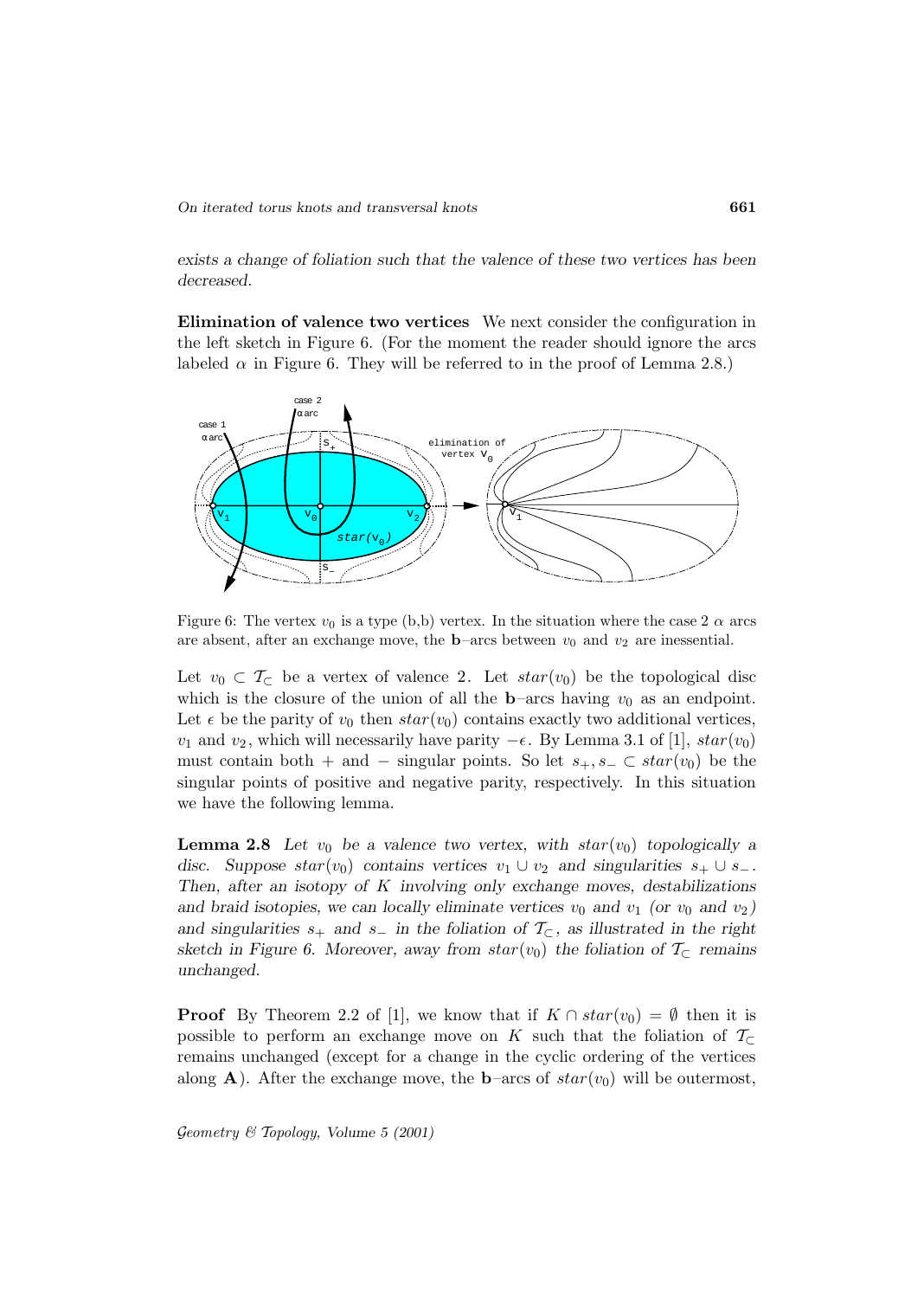ie, for **b**–arc  $b \subset star(v_0)$ , if  $b \subset H_\theta \in \mathbf{H}$  then b splits off a sub-disc  $\Delta \subset H_\theta$ such that  $int(\Delta) \cap K = \emptyset$ . Furthermore, if  $K \cap star(v_0) = \emptyset$  then  $\mathcal{T}_{\subset}$  can be isotopied along  $\Delta$ , eliminating  $v_0$  and, say,  $v_2$ , and the two singularities,  $s_+$ and s−. The foliation away from  $star(v_0)$  remains unchanged, but globally it has two fewer vertices and two fewer singularities.

How might we eliminate  $v_0$  if  $K \cap star(v_0) \neq \emptyset$ ? As with the change of foliation, we consider an arc  $\alpha \subset K \cap star(v_0)$ . Since K is transverse to the foliation of  $\mathcal{T}_{\subset}$  we know that  $\alpha$  is transverse to all of the **b**–arcs in  $star(v_0)$  and does not intersect the singular points and vertices of  $star(v_0)$ . We list the possibilities for a component  $\alpha \subset K \cap star(v_0)$ :

- (1) The arc  $\alpha$  splits the disc  $star(v_0)$  into two discs, one containing the two singularities and two of the three vertices, and the other containing only one vertex. (See Figure 6.)
- (2) The arc  $\alpha$  splits the disc  $star(v_0)$  into two discs, one containing  $v_0$  and a single singularity (say  $s_{+}$ ), and the other containing  $v_1, v_2$  and  $s_{-}$ . (See Figure 6.)

To deal with case 1, we must in fact consider two situations: there exists **b**–arcs of  $star(v_0)$  that do not intersect K; and K intersects every **b**–arc of  $star(v_0)$ . If some **b**–arc of  $star(v_0)$  is not intersected by K then after the exchange move there will necessarily be **b**–arcs that are inessential. The situation where  $K$ intersects every **b**–arc of  $star(v_0)$  requires a little more work.

Notice that if K intersects every **b**–arc of  $star(v_0)$ , there is necessarily an arc  $\gamma \subset \partial (star(v_0))$  contained in a singular leaf and having endpoints  $v_1, v_2$  which K must intersect incoherently. The topology of  $\mathcal{T}_{\subset}$ , thus, forces the existence of a sub-arc  $\gamma' \subset \gamma$ , a path  $\rho \subset K$ , and a sub-disc  $\Delta \subset \mathcal{T}_{\subset}$  such that:  $\Delta \cap \gamma = \gamma'$ ; and  $\Delta \cap K = \rho$ . Since  $\Delta \subset \mathcal{T}_{\subset}$ ,  $\Delta$  inherits a foliation that basically mimics that of a Seifert disc for the unknot. Theorem 4.3 of [1] allows us to isotop  $\rho$ through  $\Delta$  using exchange moves and destabilizations until K is moved off  $\gamma$ and we have an arc  $\alpha \subset star(v_0)$  that corresponds to case 2.

Finally, to deal with case 2, notice that the sub-disc containing  $v_0$  that  $\alpha$  splits off has a foliation corresponding to that of a valence one vertex. (See Figure 6.) This is the configuration in Lemma 2.5. We can, thus, destabilize  $K$  to remove a case 2 intersection arc.  $\Box$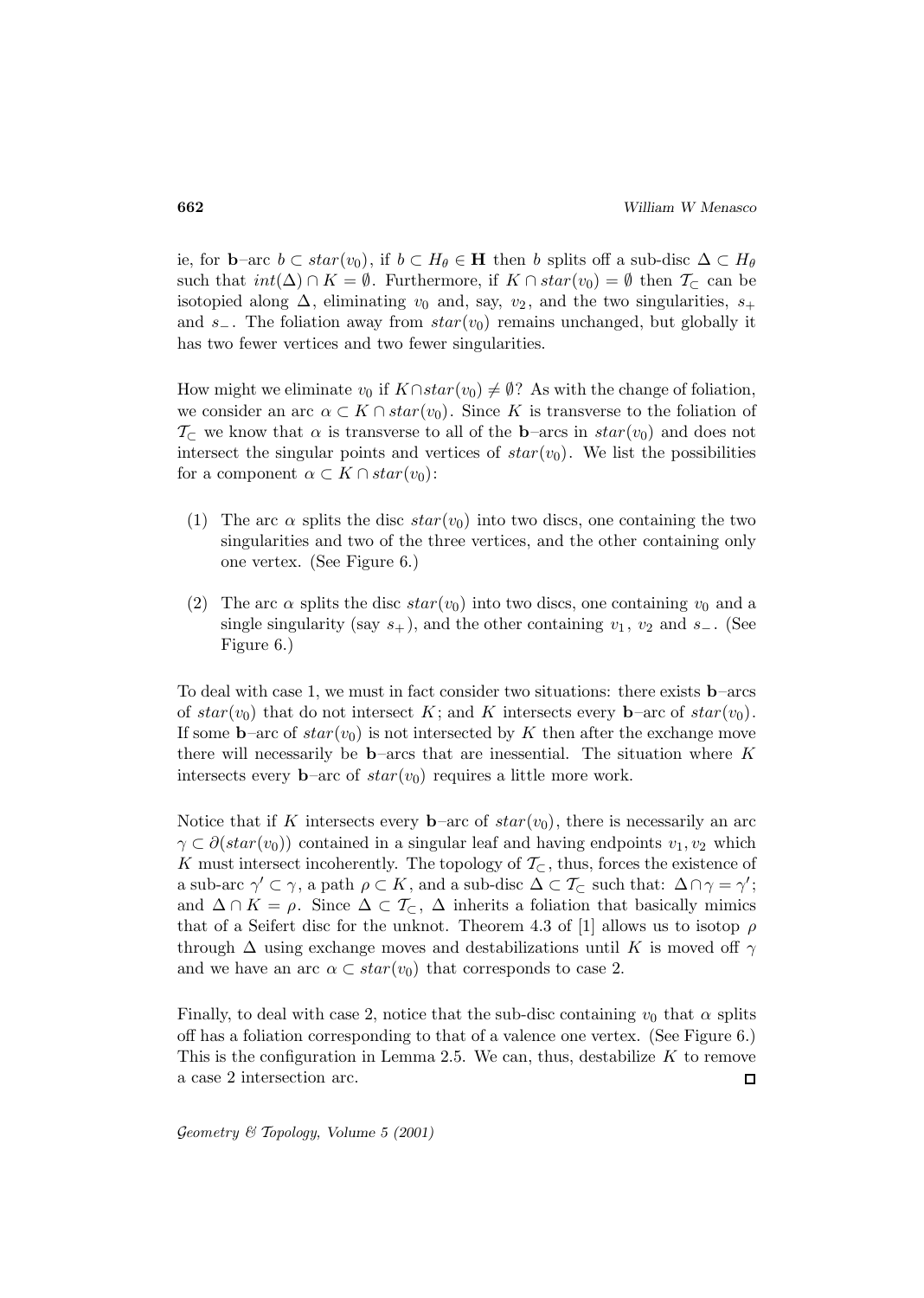# **3 Proof of Theorem 1.1 in the case of a circular foliation on** T⊂

In this section we assume that K is contained in a torus  $\mathcal{T}_{\subset}$  that does not intersect the axis **A**, ie,  $\mathcal{T}_{\subset}$  has a circular foliation. With this assumption our argument for proving Theorem 1.1 is inductive and we need the following result.

**Corollary 3.1** Let K be an exchange reducible knot type. Then  $\mathbf{C}(\mathcal{K},p,q)$ *is also exchange reducible.*

**Proof** Let  $K_{(p,q)}$  be any closed braid representative of  $\mathbf{C}(\mathcal{K},(p,q))$  and  $\mathcal{T}_{\subset}$  be a cabling torus. By Proposition 5.1 we know that if the foliation of  $\mathcal{T}_{\subset}$  is a tiling then through a sequence of exchange moves and destabilizations we can replace this tiling with a mixed foliation. By Proposition 4.1 we can, through a sequence of exchange moves and destabilizations, replace a mixed foliation of  $\mathcal{T}_{\subset}$  with a circular foliation. The core of this circularly foliated torus is a braid representative of the cabling knot  $\mathcal K$  which we call  $K$ . By assumption K represents an exchange reducible knot type.

Now, referring back to Figure 1, we notice that we can alter the destabilizing move in (b) by replacing the weight of 1 with a weight of  $p$ , ie, we think of  $p$ parallel strands instead of 1 strand. Similarly, in (a) we can replace the weight of 1 on the strands involved in the exchange move isotopy with a weight of p. Thus, a destabilization of K results in p destabilizations of  $K_{(p,q)}$ , and an exchange move on K results in an exchange move on  $K_{(p,q)}$ —the peripheral torus of  $K$  is the cabling torus circularly foliated. By a classical result in  $[12]$ (cf Satz 23.2), once K is of minimal braid index, we will have  $K_{(p,q)}$  achieving its minimal braid index when the cabling torus is circularly foliated.  $\Box$ 

Now, let U be the unknot. By Theorem 1 of  $[2]$ , U is exchange reducible. Then, by Corollary 3.1  $\mathbf{C}(U,(p_1,q_1))$  is exchange reducible.

Inductively, suppose that

 $\mathbf{C}(\cdots \mathbf{C}(\mathbf{C}(\mathcal{C}_0,(p_1,q_1)),(p_2,q_2))\cdots,(p_{i-1},q_{i-1}))$ 

is exchange reducible. Then, again, by Theorem 1 of [2]

$$
\mathbf{C}(\mathbf{C}(\cdots\mathbf{C}(\mathbf{C}(\mathcal{C}_0,(p_1,q_1)),(p_2,q_2))\cdots,(p_{i-1},q_{i-1})),(p_i,q_i))
$$

is exchange reducible. Thus,  $K_{(P,Q)}$  is exchange reducible and Theorem 1.1 is established for this special case of the foliation of  $\mathcal{T}_{\subset}$ .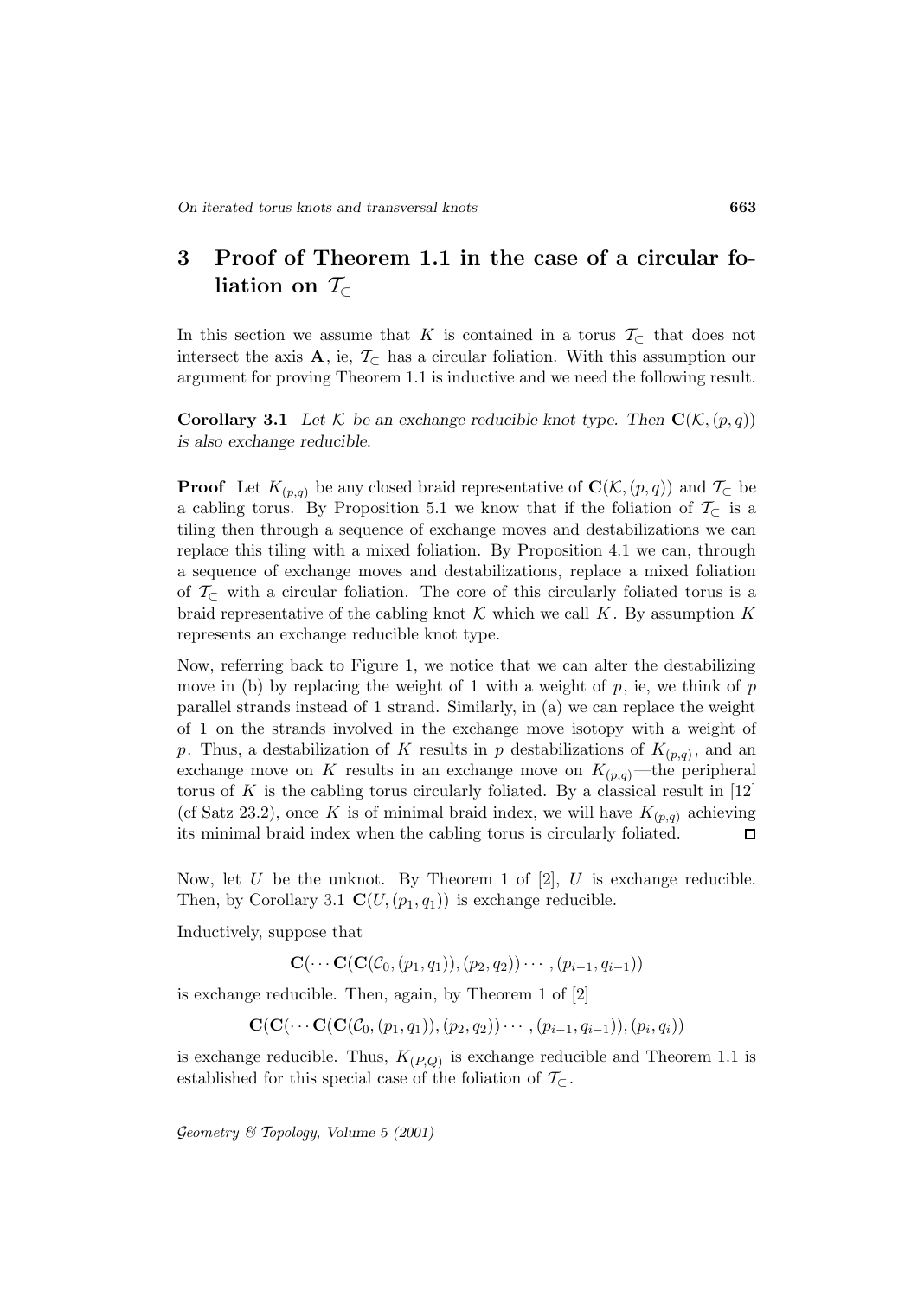

Figure 7

**Remark 3.2** The ease with which we are able to prove Theorem 1.1 for this special case is due to the fact that the core of  $\mathcal{V}_{\subset}$  can be canonically chosen as a closed braid in the complement of **A**, ie,  $C \subset V_C$  can be taken as the union of the "centers" of the sub-discs in the disc fibers of **H** that are bounded by **c**–circle. The difficulty with the remaining two cases—mixed and tiled foliations—is that there is no similar canonical choice for the core of  $\mathcal{V}_{\subset}$ . In Figure 7, we give an example of a tiled  $\mathcal{T}_{\subset}$  containing the  $(3,5)$ –torus knot  $K_{(3,5)}$ . This  $\mathcal{T}_{\subset}$  can be seen as the peripheral torus of an unknot that is represented by the union of four arcs that have their endpoints on **A** and are contained in disc fibers of **H**. The insert in Figure 7 depicts this representation of the unknot—a core of  $\mathcal{V}_{\subset}$ . Since this core intersects **A** at four points,  $\mathcal{T}_{\subset}$  will necessarily intersect **A** in eight points, ie four times two. Because of Euler characteristic considerations, the tiling of  $\mathcal{T}_{\subset}$  will then have eight **b** tiles. Notice that there are several possible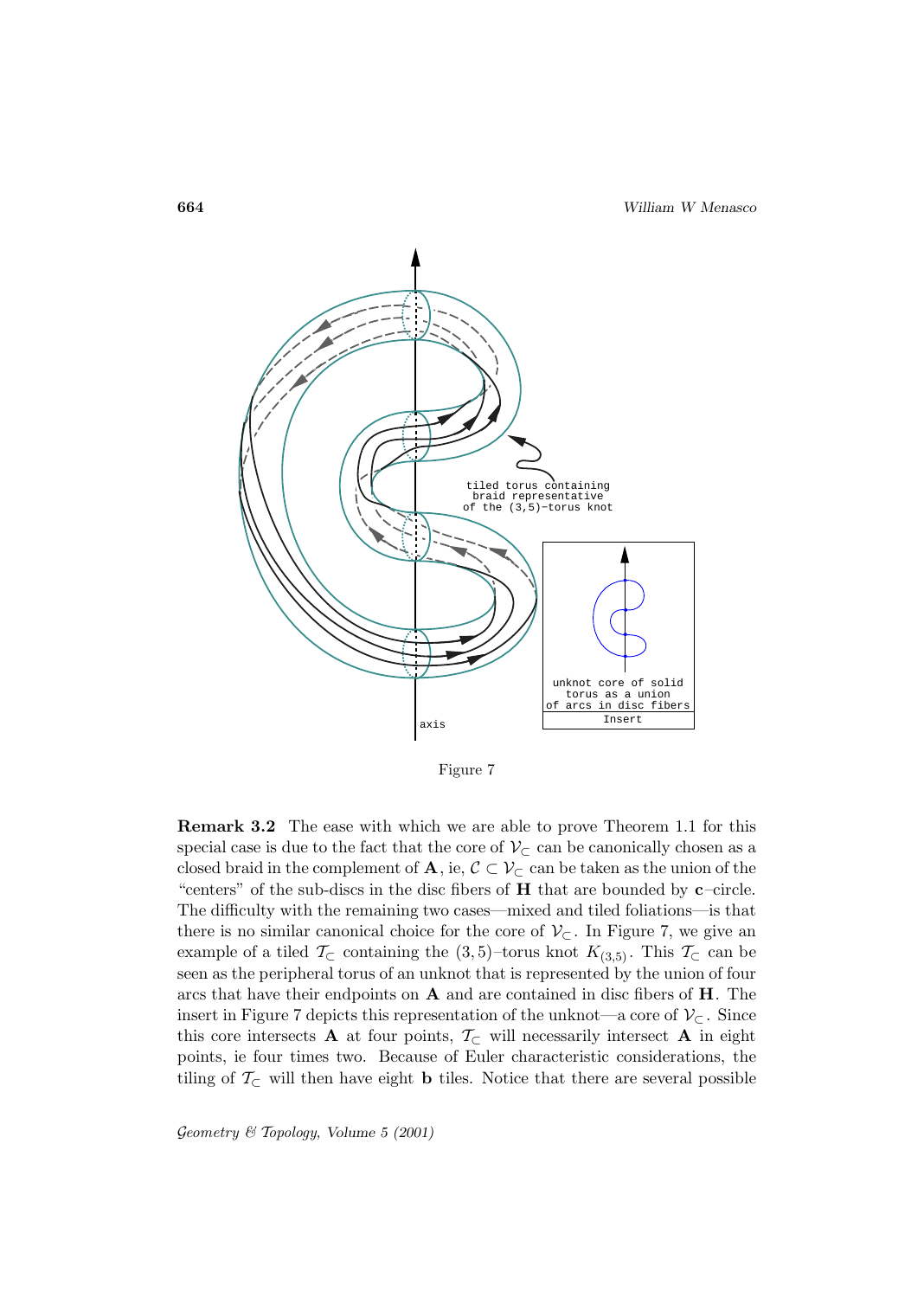ways we can  $\epsilon$ -push this unknotted core of **A** so that resulting C is transverse to **H**. In particular, it is possible to produce a transverse  $\mathcal{C}$  such that any **b**–arc  $b \subset \mathcal{T}_{\subset} \cap H_t \subset H_t$  with  $b \cap K_{(3,5)} = \emptyset$  splits the set  $\mathcal{C} \cap H_t$  in  $H_t$ , for  $H_t \in \mathbf{H}$ . That is, all of the **b**–arcs of  $\mathcal{T}_{\subset}$  are *essential* in the complement of  $\mathcal{C} \sqcup K_{(3,5)}$ . Using an exchange move or destabilization isotopy of  $\mathcal C$  to induce an isotopy of  $\mathcal{T}_{\subset}$  then becomes unworkable. Thus, the key strategy in the remaining two cases will be to find inessential **b**–arcs on  $\mathcal{T}_{\subset}$  in the knot complement that will enable us to simplify  $\mathcal{T}_{\subset}$ .

## **4 Replacing mixed foliations with circular foliations**

In this section we assume that we are given the braid–torus pair  $(K, \mathcal{T}_{\subset})$ , and that the induced foliation on  $\mathcal{T}_{\subset}$  satisfies the conclusions of Lemmas 2.1, 2.2 and 2.3. Moreover, we assume that the foliation of  $\mathcal{T}_{\subset}$  contains **c**–circles. Our goal is to reduce this case to the special case when the foliation contains only **c**–circles.

**Proposition 4.1** *Let*  $\mathcal{T}_{\subset \mathbb{R}}$  *have a mixed foliation. Then after a sequence of exchange moves and destabilizations of* K *and isotopies of* T<sup>⊂</sup> *the foliation of*  $\mathcal{T}_{\subset}$  may be assumed to be circular.

**Proof** Following the discussion in Section 3 of [4], we observe that a singularity between a **b**–arc and a **c**–circle foliates a **bc**–annulus. Moreover, since a **c**– circle must have a **bc**–singularity both in the forward and backward direction, these **bc**–annuli occur in pairs.

If we adjoin two **bc**–annuli along their common **c**–circle we will produce an annular region,  $W$ , that has each boundary curve the union of two **–arcs and,** thus, contains two vertices. See Figure 8.

We can cut W open along two new disjoint edges,  $e$  and  $e'$ , each having its endpoints at vertices which are on distinct components of  $\partial W$ , as in the bottom of Figure 8. We see that W is the union of two **be**–tiles where the boundary of a **be**–tile has two **b**–arcs and two of the new **e**–arcs. The number of **be**–tiles constructed in a mixed foliation is exactly equal to the number of **bc**–annuli. The vertices in the **be**–tiling still correspond to the points of  $\mathbf{A} \cap \mathcal{T}_\mathbf{C}$ .

The cellular decomposition of  $\mathcal{T}_{\subset}$  coming from the **be**–tiling yields an "Euler" characteristic" formula (equation (1) of [4]). Namely, let  $V(\beta, \epsilon)$  be the number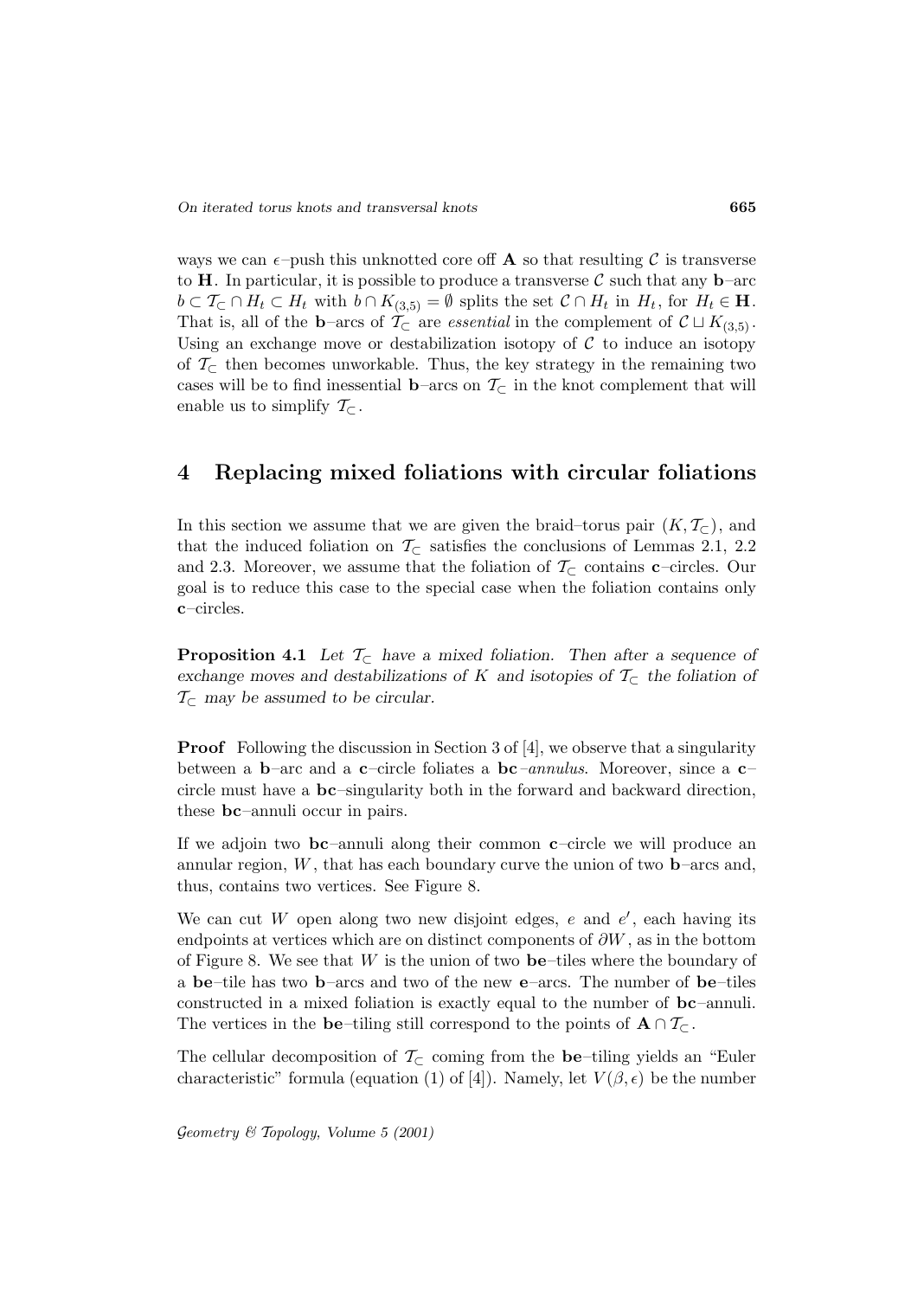

Figure 8

of vertices in the **be**–tiling of  $\mathcal{T}_{\subset}$  that is adjacent to  $\beta$  **b**–arcs and  $\epsilon$  **e**–arcs. Then we have:

$$
2V(2,0) + 2V(1,1) + V(2,1) + V(3,0) = \sum_{i=5}^{\infty} \sum_{\beta=[i/2]}^{i} (i-4)V(\beta, i-\beta)
$$
 (1)

where both the left hand side and the right hand side are non-negative.

Referring to the discussion in [4] we recall that  $V(1,1) = V(2,1) = 0$ , since both a **be**–vertex (respectively, **bbe**–vertex) cannot be geometrically realized. A **be**–vertex (respectively, **bbe**–vertex) is one that is cyclically adjacent to **b**–arcs and then **e**–arcs (respectively, **b**–arcs and then, after a singularity, to **b**–arcs and then **e**–arcs ). This vertex notation generalizes in the obvious manner. If  $V(3,0) \neq 0$  then we have a **bbb**–vertex. Such a vertex, v, must be adjacent to singular leaves of both positive and negative parity (cf Lemma 3.1, [1]). Thus, since v is of odd valence,  $star(v)$  will contain a sub-disc region satisfying the assumptions of Lemma 2.7. We can then perform the change of foliation decreasing the valence of  $v$  so that it becomes a  $bb$ –vertex.

If  $V(2,0) \neq 0$  then there exists a vertex, v, that is a **bb**–vertex.  $star(v)$  will satisfy the assumption of Lemma 2.8. After possibly some sequence of exchange moves and destabilizations, we can simplify the tiling of  $\mathcal{T}_{\subset}$  so that  $V(2,0) = 0$ .

Since we can now assume the left side of equation (1) is zero, we can assume that the only possible vertices in the tiling of  $\mathcal{T}_{\subset}$  are **bebe**–vertices. Figure 9 illustrates the foliation of the annular neighborhood around such valence four vertices. Notice that the **c**–circles must be intersected coherently  $p_h$ –times by  $K$ . If  $K$  does intersect all of the **b**–arcs of this local foliation then there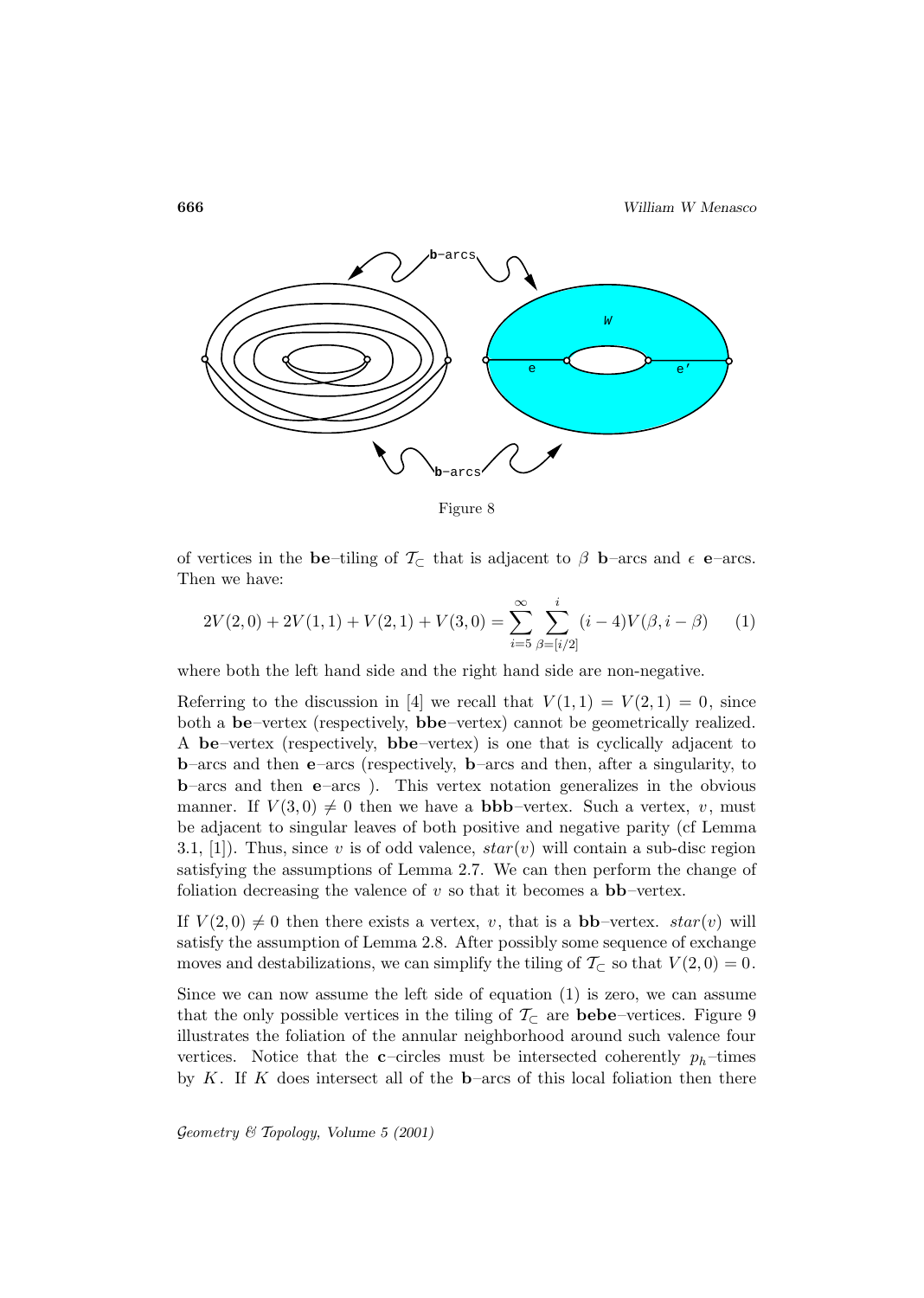will exist a sub-disc satisfying the assumptions of Lemma 2.5. We can then destabilize K so that, as in Figure 9, there will be **b**–arcs that K does not intersect. An innermost such annulus (one having consecutive vertices on **A**) will then have an inessential **b**–arc. We may eliminate it by an isotopy of  $\mathcal{T}_\subset$  .  $\Box$ 



Figure 9: K enters into the foliated region and intersects a singular leaf twice. This allows for a destabilization of K. The shaded region  $\Delta$  corresponds to the  $\Delta$  of Lemma 2.5.

## **5 Replacing tilings with mixed foliations**

As in the previous section, we start by assuming that we are given the braid– torus pair  $(K, \mathcal{T}_{\subset})$  such that the induced foliation on  $\mathcal{T}_{\subset}$  satisfies the conclusions of Lemmas 2.1, 2.2 and 2.3. But, in this section, we assume that the foliation of  $\mathcal{T}_{\subset}$  contains no **c**–circles. Our goal in this section is to prove that after a sequence of exchange moves, braid isotopies and destabilizations of  $K$ , and isotopies of  $\mathcal{T}_{\subset}$ , we may assume that the foliation of  $\mathcal{T}_{\subset}$  can be assumed to be mixed.

Recall  $m \subset T_{\subset}$  is a meridian curve and  $\Delta_m \subset V_{\subset}$  is a meridian disc. Since  $\Delta_m$ is a spanning surface having a closed braid boundary, the induced foliation on the disc  $\Delta_m$  satisfies the conclusion of Theorem 1.1, part (i), of [1]. We review the most important features of this foliation, all of which are developed in detail in [1]. If we consider  $\Delta_m \cap H_\theta \subset H_\theta$ , where  $H_\theta$  is a generic disc fiber, we see that this intersection contains two types of arcs: the first, called **a**–arcs, have one endpoint on **A** and one endpoint on  $m$ ; the second, called **b**–arcs, have both endpoints on **A**. The singularities are of three types: **aa**–singularities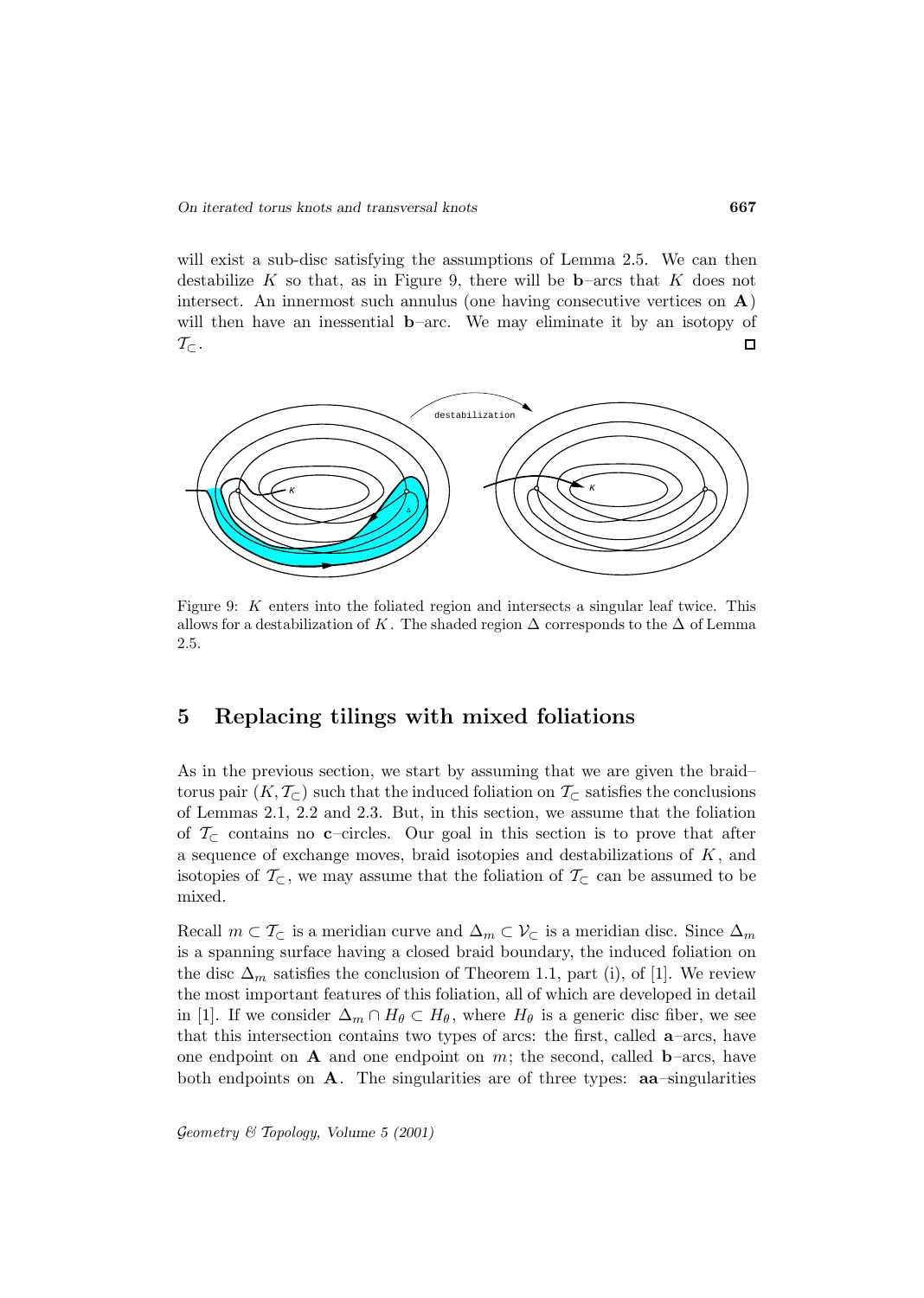(saddle-point singularities formed by two **a**–arcs); **ab**–singularities (saddlepoint singularities formed by an **a**–arc and a **b**–arc); and **bb**–singularities (saddle-point singularities formed by two **b**–arcs). Note that the orientation on m induces an orientation on  $\Delta_m$ , and that this allows us to assign parities to the vertices (points in  $\Delta_m \cap \mathbf{A}$ ) and singularities in the foliation in the same manner as we did in Section 2 for  $\mathcal{T}_{\subset}$ .

The argument in this section will involve "simplifying", first, the pair  $(K, \mathcal{T}_{\subset})$ then, second, the triple  $(K, \mathcal{T}_{\subset}, m)$  and, finally, the quadruple  $(K, \mathcal{T}_{\subset}, m, \Delta_m)$ . Our goal is to prove the following proposition.

**Proposition 5.1** *Let*  $(K, \mathcal{T}_{\subset})$  *be a knot–torus pair such that the foliation of* T<sup>⊂</sup> *is a tiling. Then, after a sequence of exchange moves and destabilizations of* K, the foliation of  $\mathcal{T}_{\subset}$  may be assumed to be mixed.

#### **5.1 The knot–torus pair**

In this subsection we define the *complexity of*  $(K, \mathcal{T}_{\subset})$  to be  $\Lambda(K, \mathcal{T}_{\subset})=(n_1, n_2)$ , where  $n_1$  is the braid index of K and  $n_2$  is the number of vertices in the foliation of  $\mathcal{T}_{\subset}$ . We use lexicographical ordering on the 2-tuples  $(n_1, n_2)$  to give an ordering on  $\Lambda(K, \mathcal{T}_{\subset})$ .

Following the discussion in Section 2 of [4], we recall that the foliation of  $\mathcal{T}_{\subset}$ (absent of **c**–circles) yields a tiling of  $\mathcal{T}_{\subset}$  by **bb**–tiles. This tiling in turn gives us a cellular decomposition of  $\mathcal{T}_{\subset}$  and, thus, an "Euler characteristic" formula (compare with equation (1) of [4]). Let  $V(\beta)$  be the number of vertices in the **bb**–tiling of  $\mathcal{T}_{\subset}$  that are adjacent to  $\beta$  **b**–arcs. We have:

$$
2V(2) + V(3) = V(5) + 2V(6) + 3V(7) + \cdots
$$
\n(2)

where both the left hand side and the right hand side are non-negative.

If  $V(3) \neq 0$  then we have (as in [4]) a **bbb**–vertex, v. Since  $star(v)$  must contain both positive and negative singularities (see Lemma 3.1 of [1]), it must contain a sub-disc region satisfying the assumptions of Lemma 2.7. After a change of foliation we can assume that the valence of  $v$  is two. We can then apply the procedure in Lemma 2.8 to reduce  $n_2$  and, thus,  $\Lambda(K, \mathcal{T}_{\subset})$ .

If  $V(2) \neq 0$  then we can apply the procedure in Lemma 2.8 straight away to reduce  $\Lambda(K, \mathcal{T}_{\subset})$ . After some number of changes of these two types we may assume that the LHS of Equation (2) is zero. But then the RHS is too. We can conclude that the only possibility is that  $V(4)$  is non-zero. Moreover, if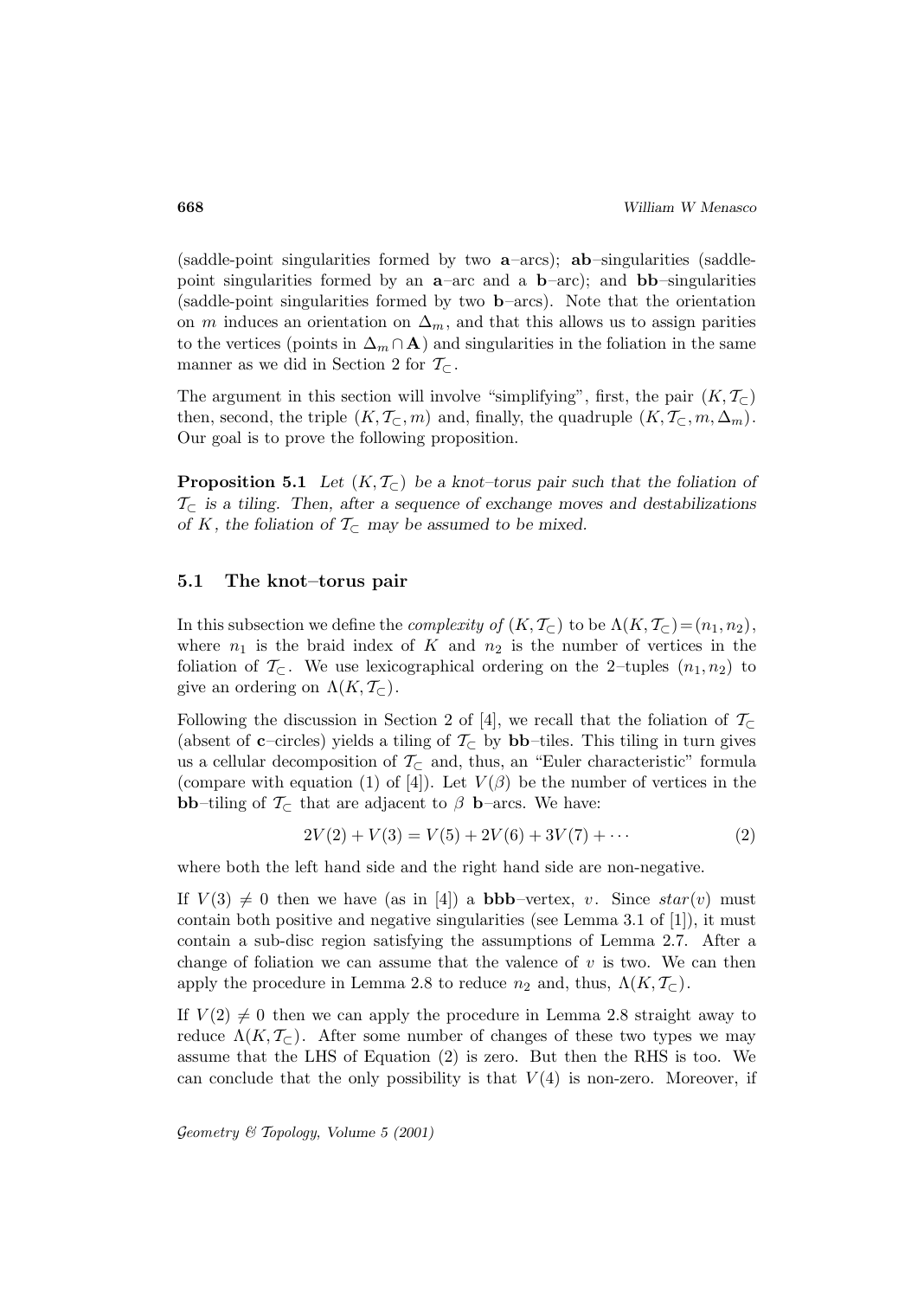$v \text{ }\subset \text{ } T_{\subset}$  is a **bbbb**–vertex then the four singular leaves which intersect at v are  $+, -, +, -$  in that cyclic order. (Otherwise, a change of foliation could be performed to reduce the valence of  $v$  to three.) The salient features of this standard tiling are: all vertices of  $\mathcal{T}_{\subset}$  are valence four; the parity pattern on the tiling is a "checkerboard" pattern; and all **b**–arcs are essential. The following proposition summarizes the above discussion.

**Proposition 5.2** *Let*  $(K, \mathcal{T}_{\subset})$  *be a knot–torus pair where the foliation of*  $\mathcal{T}_{\subset}$ *is a tiling. If the tiling of*  $\mathcal{T}_{\subset}$  *is non-standard then, through the use of exchange moves, we may replace the knot–torus pair with*  $(K', T'_{\subset})$  *such that*  $T'_{\subset}$  *has a foliation that is either a standard tiling or a mixed foliation. Moreover,*  $\Lambda(K',\mathcal{T}'_{\subset}) < \Lambda(K,\mathcal{T}_{\subset}).$ 

Next, we define four graphs,  $G_{+,+}$ ,  $G_{+,-}$ ,  $G_{-,+}$  and  $G_{-,-}$  in  $\mathcal{T}_{\subset}$ . The vertices of  $G_{\delta,\epsilon}$  are the vertices of  $\mathcal{T}_{\subset}$  having parity  $\delta$  and the edges of  $G_{\delta,\epsilon}$  are subarcs of singular leaves which join the two  $\delta$  vertices in the **bb**–tiles having a singularity of parity  $\epsilon$ . Notice that the definition of these graphs forces  $G_{+,+}$  $(G_{+,-})$  to be disjoint from  $G_{-,-}$  (respectively,  $G_{-,+}$ ). Moreover, the parity checkerboard pattern to the standard tiling implies that each vertex of any of the four graphs is adjacent to exactly two graph edges. Thus, each component of  $G_{\delta,\epsilon}$  is a simple closed curve (scc) on  $\mathcal{T}_{\subset}$  which, by Lemma 3.8(i) of [1], is also homotopically non-trivial on  $\mathcal{T}_{\subset}$ . (For a more complete analysis of  $G_{\delta,\epsilon}$ , see Section 3 of [1].)

**Lemma 5.3** *Let*  $C \subset T_{\subset}$  *be a curve such that*  $C \in \{K, m\}$ *. Then we can apply either a destabilization or an exchange move to* C *in the following situations.*

- (a) *Suppose that as*  $\mathcal C$  *is traversed, a sub-arc*  $\rho \subset \mathcal C$  *has the following sequential intersections with our four graphs:*  $G_{\delta,\epsilon} \to G_{-\delta,-\epsilon} \to G_{\delta,-\epsilon} \to G_{-\delta,-\epsilon}$  $\rightarrow G_{\delta,\epsilon}$ . Then we can destabilize C along  $\rho$ .
- (b) *Suppose that as*  $\mathcal C$  *is traversed, a sub-arc*  $\rho \subset \mathcal C$  *has the following sequential intersections with our four graphs:*  $G_{\delta,\epsilon} \to G_{-\delta,-\epsilon} \to G_{\delta,-\epsilon} \to G_{-\delta,\epsilon}$ . *Then* C *admits an exchange move along* ρ*.*

**Proof** Referring to Figure 10(a), we see that a sequential intersection pattern  $G_{\delta,\epsilon}\to G_{-\delta,-\epsilon}\to G_{\delta,-\epsilon}\to G_{-\delta,-\epsilon}\to G_{\delta,\epsilon}$  implies the existence of a sub-disc in  $\mathcal{T}_{\subset} - \mathcal{C}$  satisfying the assumptions in Lemma 2.5. Conclusion (a) follows.

Referring again to Figure 10(b), we observe that a sequential intersection pattern  $G_{\delta,\epsilon} \to G_{-\delta,-\epsilon} \to G_{\delta,-\epsilon} \to G_{-\delta,\epsilon}$  implies the existence of a sub-disc in  $\mathcal{T}_{\subset} - \mathcal{C}$  satisfying the assumptions in Lemma 2.6. Conclusion (b) follows. satisfying the assumptions in Lemma 2.6. Conclusion (b) follows.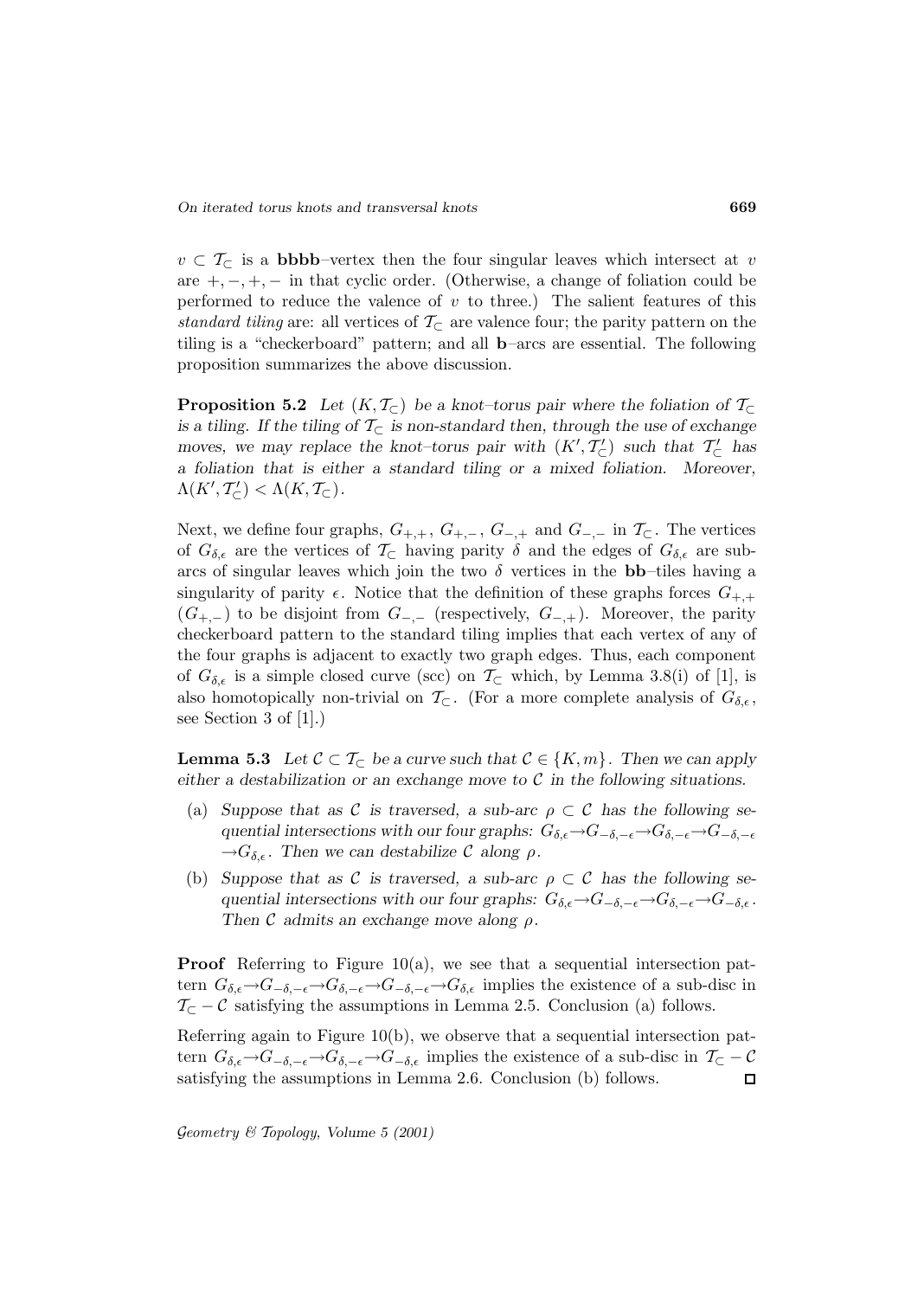

Figure 10: In (a) the intersection pattern is  $G_{-,-} \to G_{+,+} \to G_{-,+} \to G_{+,+} \to G_{-,-}$ . In (b), the intersection pattern is  $G_{-,-} \to G_{+,+} \to G_{+,-} \to G_{-,+}$ .

**Lemma 5.4** *Let*  $C \subset T_C$  *be a curve such that*  $C \in \{K, m\}$ *. If* C *intersects a component of*  $G_{\delta,\epsilon}$  *incoherently then, after a sequence of exchange moves, we can reduce the braid index of* C *using a destabilization.*

**Proof** Suppose that C intersects  $G_{+,+}$  incoherently. Then there exists subarcs  $\gamma \subset G_{+,+}$  and  $\rho \subset C$  and a sub-disc  $\Delta \subset \mathcal{T}_{\subset}$  such that  $\partial \Delta = \gamma \cup \rho$ . Without loss of generality, we can assume that  $int(\Delta) \cap C = \emptyset$ . Now, notice that the standard tiling of  $\mathcal{T}_{\subset}$  forces the existence of a sub-arc  $\rho' \subset \rho$  which satisfies the sequential intersection pattern (a) or (b) of Lemma 5.3. Moreover, it can be assumed that the existence of the type (a) or (ab) vertex from the proofs of Lemmas 2.5 and 2.6 (which the intersection sequences of Lemma 5.3 invoke) are contained in  $\Delta$ .

If the sequence in Lemma  $5.3(a)$  occurs then we immediately have the conclusion of our lemma. If the sequence in Lemma 5.3(b) occurs then, after performing the exchange move on  $\rho'$ , we will again have sub-arcs  $\gamma$  and  $\rho$ . But, they now bound a sub-disc  $\Delta'$  that has fewer vertices in its induced foliation than  $\Delta$ . Iterating this procedure we conclude that at some point  $\rho$  must have an intersection sequence with the graphs that corresponds to the sequence in Lemma 5.3(a).  $\Box$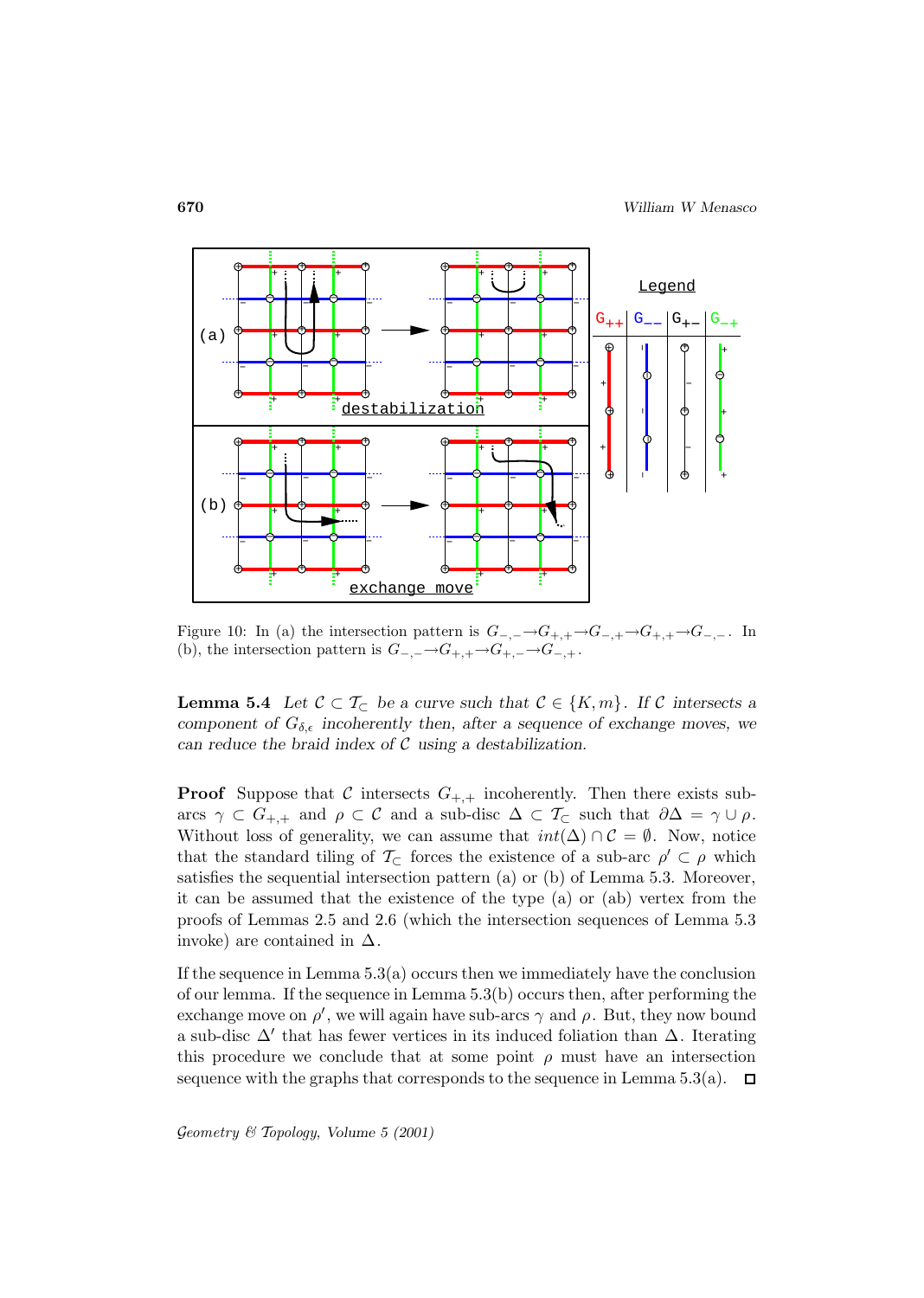We now focus on understanding how K is contained in the foliation of  $\mathcal{T}_{\subset}$ . Specifically, we have the following application of Lemma 5.4.

**Proposition 5.5** *Let*  $(K, \mathcal{T}_{\subset})$  *be a knot–torus pair where*  $\mathcal{T}_{\subset}$  *has a standard tiling.* Then there exists a knot  $K' \subset T_{\subset}$  that is transverse to the foliation *of* T<sup>⊂</sup> *and is obtained from* K *through a sequence of exchange moves and* destabilizations, with  $\Lambda(K', \mathcal{T}_{\subset}) \leq \Lambda(K, \mathcal{T}_{\subset})$  at every change, such that K<sup>0</sup> *coherently intersects components of the graphs*  $G_{\pm,\pm}$  *and*  $G_{\pm,\mp}$ *.* 

**Proof** If K does not intersect graph components coherently then, after repeated application of Lemma 5.4, we can assume that  $K$  has been replaced by  $K'$  satisfying the conclusion of the proposition. If any of the  $\mathbf{b}$ –arcs of  $\mathcal{T}_\subset$  are now inessential, we perform the necessary isotopy of  $\mathcal{T}_{\subset}$  to remove them. The new foliation of  $\mathcal{T}_{\subset}$  will have fewer vertices and singularities. We then repeat the applications of Lemmas 2.7 and 2.8, emulating the argument at the begin of this section, so that  $V(2)$  and  $V(3)$  of equation  $(2)$  are again zero and the tiling of  $\mathcal{T}_{\subset}$  is checkerboard by the singularity parity values. All operations on K and the tiling of  $\mathcal{T}_{\subset}$  are non-increasing on the complexity measure. K and the tiling of  $\mathcal{T}_{\subset}$  are non-increasing on the complexity measure.

For a scc  $\mathcal{C} \subset \mathcal{T}_{\subset}$  transverse to the foliation of  $\mathcal{T}_{\subset}$ , let  $\mathcal{S}_{\mathcal{C}} \subset \mathcal{T}_{\subset}$  be the closure of the union of all the **b**–arcs that C intersects in the foliation of  $\mathcal{T}_{\subset}$ . We call  $\mathcal{S}_{\mathcal{C}}$  the **b**–support of  $\mathcal{C}$ . The definition of **b**–support implies a useful fact about the "width" of  $\mathcal{S}_K$ : If  $\gamma \subset \mathcal{S}_K$  is properly embedded (that is,  $(int(\gamma), \partial \gamma) \subset$  $(int(\mathcal{S}_K), \partial \mathcal{S}_k)$ , which is the union of **b**–arcs) then  $\gamma$  is in fact a single **b**–arc which is non-parallel to the boundary of  $\mathcal{S}_K$ . We will refer to this fact as  $(\star)$ .

Next, we define two modifications of the **b**–support of  $C$ .

**Exchange move with type-I support** Let  $v_{\epsilon}, v_{-\epsilon} \subset \partial S_K$  be two vertices such that if  $b \subset S_K$  is a **b**–arc having  $v_o$  as an endpoint then  $v_i$  is also an endpoint of b. More descriptively, these conditions correspond to having  $v<sub>o</sub>$ as an *outside corner* and  $v_i$  is an *inside corner* of  $\partial S_K$ . For each point of  $K \cap b$  we can find an arc neighborhood  $b \subset \gamma \subset K$  such that  $\gamma$  has the sequential intersection pattern of  $G_{-\epsilon,-\delta} \to G_{\epsilon,\delta} \to G_{-\epsilon,\delta} \to G_{-\epsilon,\delta}$  as depicted in Figure 10(b). The alteration in the **b**–support that results from performing the exchange move in Figure 11 to each  $\gamma$  arc intersecting b is referred to as an exchange move with type-I support.

**Exchange move with type-II support** Let  $v_{\epsilon}^t, v_{-\epsilon}^1, v_{-\epsilon}^2, v_{-\epsilon}^3 \subset \partial S_K$  be four vertices such that if  $b \subset S_K$  is a **b**–arc having  $v_{\epsilon}^t$  as an endpoint then its other b endpoint is contained in  $\{v^1_{-\epsilon}, v^2_{-\epsilon}, v^3_{-\epsilon}\}\$ . Let  $b^1, b^2, b^3 \subset \partial S_K$  be three **b**–arcs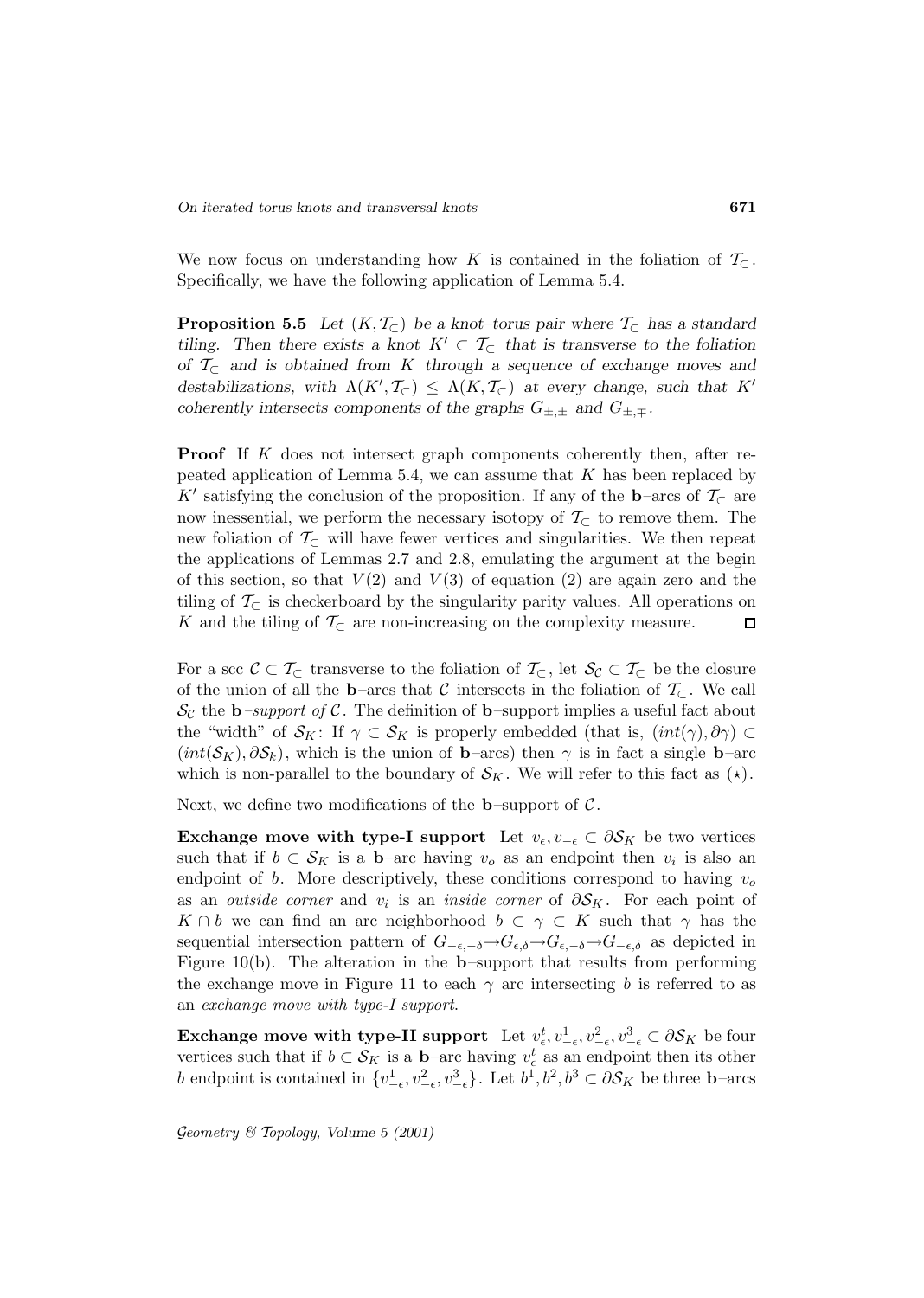

Figure 11: The alteration in  $\mathcal{S}_K$  from left to right corresponds to an exchange move with type-I support. The vertex labeled  $v<sub>o</sub>$  is an outside vertex and the vertex labeled  $v_i$  is an inside vertex. The shaded region is a portion of  $\mathcal{S}_K$ .

such that  $v_{-\epsilon}^i$  is an endpoint of  $b^i$ ,  $1 \leq i \leq 3$ . Assume the *i* superscript is in correspondence with the angular order of the **b**–arcs around the vertex  $v_{\epsilon}^{t}$ . Descriptively, the vertex  $v_{\epsilon}^{t}$  is at a tee vertex of  $\mathcal{S}_{K}$ . The singular leaf that is common to vertices  $v_{\epsilon}^t, v_{-\epsilon}^1, v_{-\epsilon}^2$  has its singular point on  $\partial S_K$ . This singular point,  $s^t$ , is a tee singularity of  $S_K$ . For any point of  $K \cap b^2$  we can find an arc neighborhood  $b \subset \gamma \subset K$  such that either (path 1)  $\gamma$  intersects in order  $b^1, b^2, b^3$ , or (path 2)  $\gamma$  intersects in order  $b^1, b^2, b'$  where b' is a **b**–arc having  $v_{-\epsilon}^2$  as an endpoint but not  $v_{\epsilon}$ . If only path 1 occurs then  $v_{-\epsilon}^2$  is a type of corner vertex of  $\partial S_K$  and we have the situation described in the exchange move with type-I support. So assume that both path 1 and path 2  $\gamma$ -arcs occur. Since the sequential intersection pattern for path 1  $\gamma$  –arcs corresponds to that of Figure 10(b), we can perform a sequence of exchange moves to K until  $v_{\epsilon}$  no longer exists as a tee of  $S_K$ . Figure 12 shows the alternation to  $S_K$  due to such a sequence of exchange moves. We refer to this alteration as an exchange move with type-II support.

A few final remarks about exchange moves with types I and II support will be useful. First, the four possible states of a fixed vertex on  $\partial S_K$  are: inside corner; outside corner; tee; and null, ie neither corner nor tee. Second, suppose as we transverse a boundary component  $c \subset \partial S_K$  we encounter sequentially vertices  $v^1, v^2, v^3$ . Assume  $v^2$  is an outside corner. If  $v^1$  (or  $v^3$ ) has a null state then after an exchange move with type-I support at  $v^2$ , we will have  $v^1$ (or  $v^3$ ) being an outside corner. If  $v^1$  (or  $v^3$ ) is an inside corner then after an exchange move with type-I support at  $v^2$  it has a null state. If  $v^1$  (or  $v^3$ )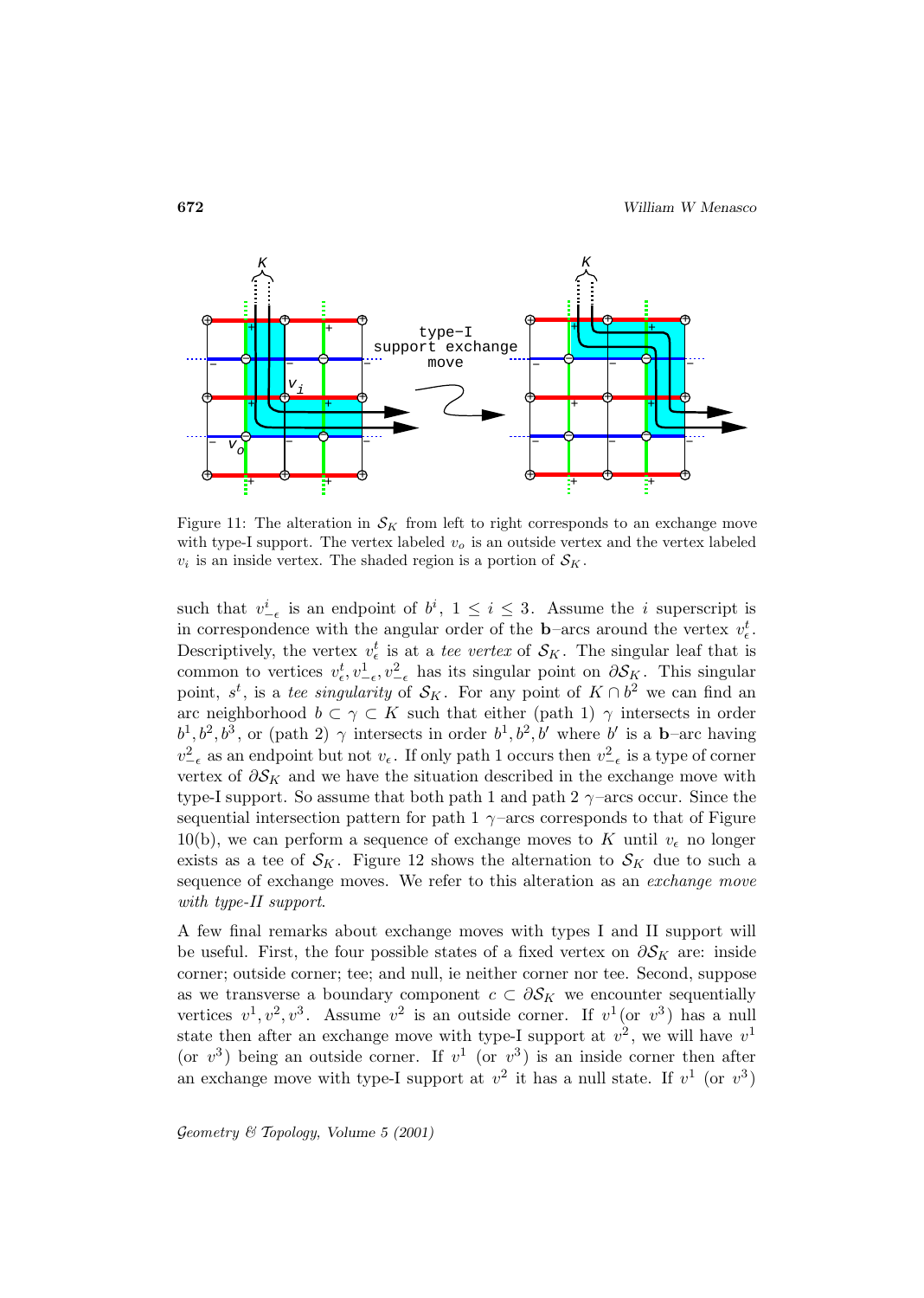*On iterated torus knots and transversal knots* **673**



Figure 12: The alteration in  $S_K$  from left to right corresponds to an exchange move with type-II support. The vertex labeled  $v_{\epsilon}^{t}$  is a tee vertex and the singularity labeled  $s^t$  is a tee singularity. The shaded region indicates a portion of  $\mathcal{S}_K$  .

is a tee then after an exchange move with type-I support at  $v^2$  it has a null state. Notice if K is coherent with respect to  $G_{\epsilon,\delta}$  neither  $v^1$  nor  $v^3$  may be an outside corner. Now, assume  $v_2$  is a tee vertex. If  $v^1$  and  $v^3$  states are null then after an exchange move with type-II support at  $v^2$ , one vertex, say  $v^1$ , will be a tee vertex and the other vertex,  $v^3$ , will be an inside corner vertex. If  $v<sup>1</sup>$  is an outside corner vertex then after an exchange move with type-II support at  $v^2$ ,  $v^1$  state will be null. If there is a tee singularity being  $v^1$  and  $v^2$  then after an exchange move with type-II support at  $v^2$ ,  $v^1$  will become a tee vertex. Notice by the assumption that K is coherent with respect to  $G_{\epsilon,\delta}$  we cannot have either  $v^1$  or  $v^3$  being an inside corner or tee vertex.

We now consider the possible subsurface types the **b**–support might assume.

**Lemma 5.6** *Let*  $(K, \mathcal{T}_{\subset})$  *be a knot–torus pair where*  $\mathcal{T}_{\subset}$  *has a standard tiling.* Assume that K intersects all components of the graphs  $G_{\pm,\pm}$  and  $G_{\pm,\mp}$  co*herently and that the* **b**–support of K is an annulus in  $\mathcal{T}_{\subset}$ . If  $\partial \mathcal{S}_k$  contains a *corner then there exists a*  $(K', T'_{\subset})$  *that is obtained from*  $(K, T_{\subset})$  *by a sequence of exchange moves such that*  $\Lambda(K', T'_{\subset}) < \Lambda(K, T_{\subset})$ .

**Proof** First, notice that if  $v \text{ }\subset \partial S_K$  is an outside or inside corner and the unique **b**–arc in  $\mathcal{S}_K$  that has v as its endpoint is an outermost essential arc, then, after an exchange move with type-I support at  $v$ , this **b**–arc will become inessential.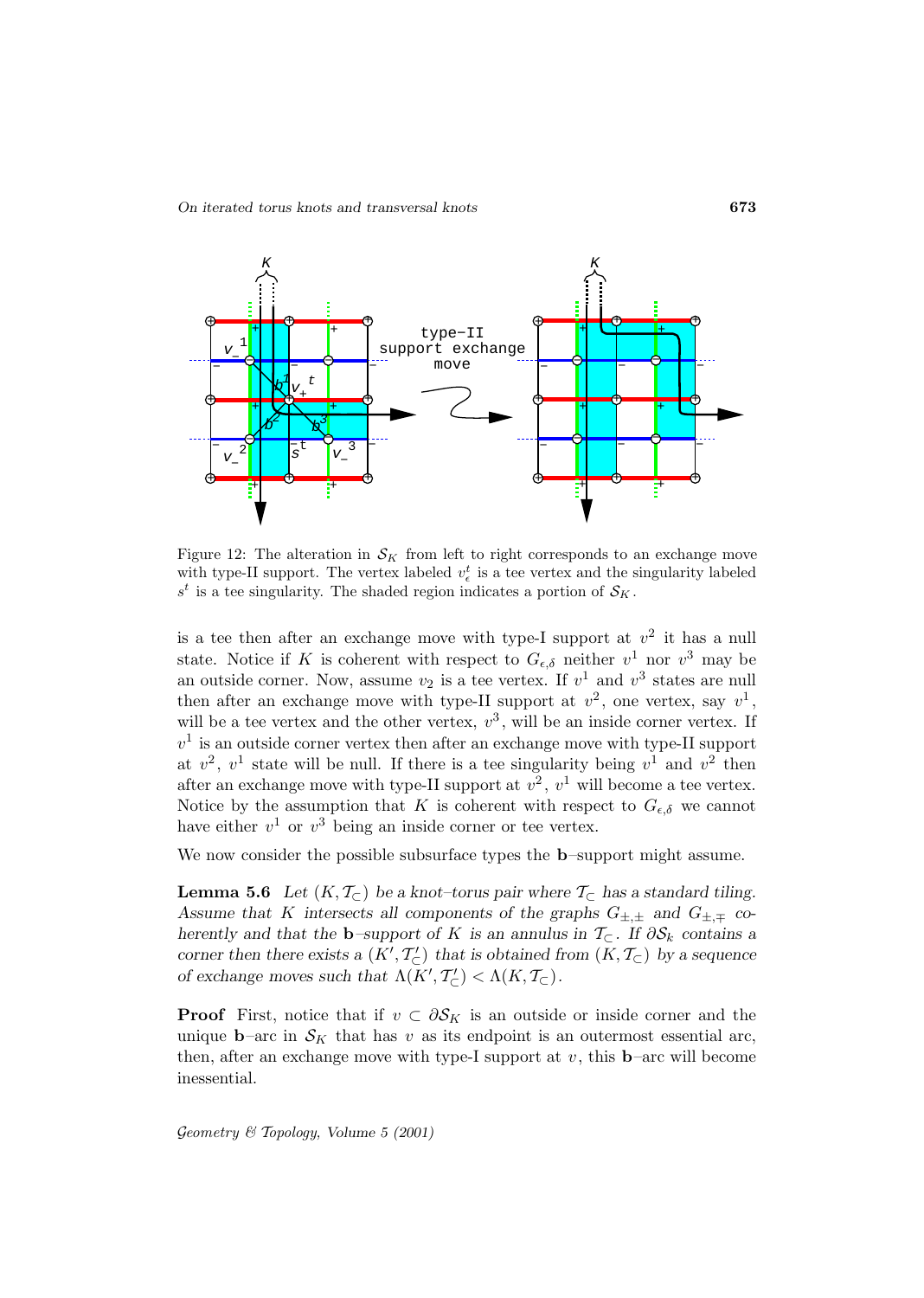Second, suppose that as we transverse a boundary component  $c \subset \partial S_K$  we encounter sequentially vertices  $v^1, v^2, \cdots, v^l$ , where  $v_l$  is the only corner vertex in our list. Furthermore, suppose that  $v_1$  is adjacent to an outermost essential **b**–arc,  $b \subset S_K$ . We can then "walk" the corner at  $v_l$  up to  $v_1$ : perform an exchange move with type-I support which will result in  $v_{l-1}$  being a corner; and iterate this process along c until  $v_1$  is a corner. Finally, we perform an exchange move with type-I support at  $v_1$  to make b inessential.

Removing the inessential **b**–arc will produce a new knot–torus pair having decreased complexity.  $\Box$ 

**Lemma 5.7** *Let*  $(K, \mathcal{T}_{\subset})$  *be a knot–torus pair where*  $\mathcal{T}_{\subset}$  *has a standard tiling.* Assume that K intersects all components of the graphs  $G_{\pm,\pm}$  and  $G_{\pm,\mp}$  co*herently and that*  $c \subset \partial S_K$  *is a scc which bounds a disc*  $\Delta_c \subset \mathcal{T}_\subset -int(\mathcal{S}_K)$ *. If*  $|\Delta_c|_v$  *is the number of vertices in the interior of*  $\Delta_c$  *then there exists an exchange move with special support that will reduce*  $|\Delta_c|_v$ .

**Proof** Since c is the union of edge-paths in the graphs  $G_{\epsilon,\delta}$  and since the tiling of  $\mathcal{T}_{\subset}$  is standard (specifically, all vertices are valence four), we know that c must contain either an inside corner or a tee vertex. If c contains an inside corner then after an exchange move with type-I support, the number of vertices contained in the interior of  $\Delta_c$  will decrease. If c contains a tee vertex then after an exchange move with type-II support, again, the number of vertices contained in the interior of  $\Delta_c$  will decrease.  $\Box$ 

**Proposition 5.8** *Let*  $(K, \mathcal{T}_{\subset})$  *be a knot–torus pair where*  $\mathcal{T}_{\subset}$  *has a standard tiling and assume that* K *coherently intersects all components of the graphs*  $G_{\pm,\pm}$  and  $G_{\pm,\mp}$ . Then there exists a knot  $K' \subset \mathcal{T}_{\subset}$  that is transverse to the *foliation of*  $\mathcal{T}_{\subset}$  *and is obtained from* K *through a sequence of exchange moves,* with  $\Lambda(K', \mathcal{T}'_{\subset}) = \Lambda(K, \mathcal{T}_{\subset})$ , such that either:

- (i)  $S_{K'}$  *is an annulus with*  $\partial S_{K'} = c_1 \cup c_2$  *where*  $c_1$  *is a component of*  $G_{\epsilon,\delta}$ and  $c_2$  *is a component of*  $G_{-\epsilon,-\delta}$ *;*
- (ii)  $S_{K'}$  *is a torus-minus-a-disc with*  $\partial S_{K'} = \alpha_1 \cup \beta_1 \cup \alpha_2 \cup \beta_2$  *where*  $\alpha_1$  *and*  $\alpha_2$  are arcs in  $G_{\epsilon,\delta}$  and  $\beta_1$  and  $\beta_2$  are arcs in  $G_{\epsilon,-\delta}$ . In particular,  $\partial S_K$ *does not contain any corner vertices.*

**Proof** Since  $S_K \subset T_{\subset}$  and  $T_{\subset} - K$  is an annulus, we can distinguish the cases for  $\mathcal{S}_K$  topologically as being either an annulus, an annulus minus discs, or a torus minus discs.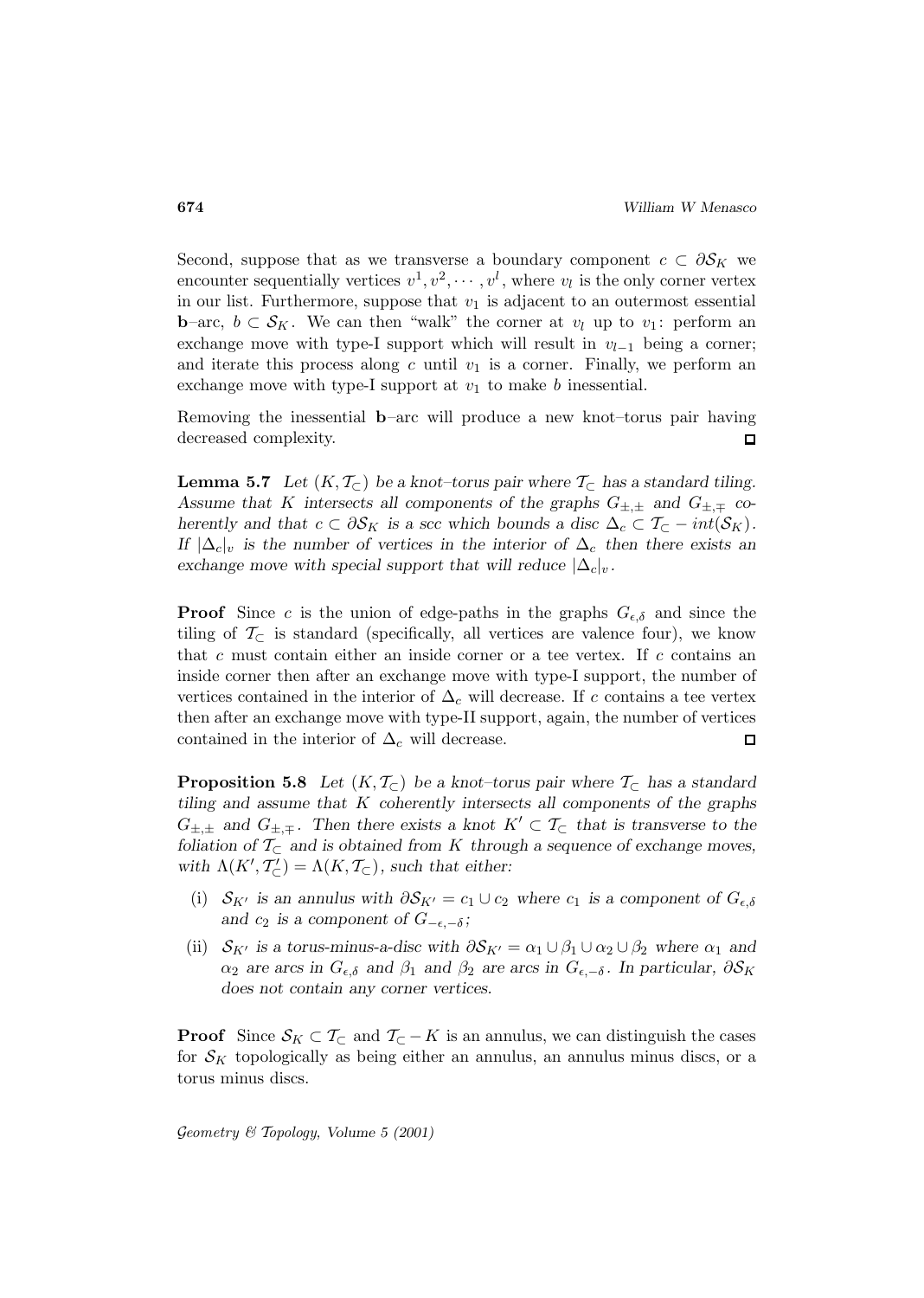- $(i-a)$  If  $\mathcal{S}_K$  is an annulus then, by Lemma 5.6 we have the annulus in (i).
- (i-b) If  $\mathcal{S}_K$  is an annulus minus discs let  $c \subset \partial \mathcal{S}_K$  be a component that bounds a disc  $\Delta_c \subset \mathcal{T}_\subset -int(\mathcal{S}_K)$ . By Lemma 5.7 we can reduce the number of vertices contained in  $int(\Delta_c)$  iteratively until we eliminate a component of  $\partial S_K$ . Thus, an annulus minus discs can be reduced to an annulus. Appealing to Lemma 5.6 again, we reduce to the annulus in (i).
- (ii) If  $\mathcal{S}_K$  is a torus minus discs, we can apply the argument above to reduce the number of components of  $\partial S_K$  to one component. If this single boundary component contains a corner then, as in the proof of Lemma 5.6, we can "walk" that corner past any outermost essential  $\mathbf{b}$ –arc in  $\mathcal{S}_K$ . So  $S_K$  will be a torus minus a disc as described in (ii).  $\Box$

#### **5.2 The knot, torus, meridian triple**

We now consider the triple  $(K, \mathcal{T}_{\subset}, m)$  where  $m \subset \mathcal{T}_{\subset}$  is a meridian curve that intersects K coherently  $p_h$ -times. We expand our measure of complexity to be the 3–tuple  $\Lambda(K, \mathcal{T}_{\subset}, m)=(n_1, n_2, n_3)$  where  $n_3$  is the braid index of m and, as before,  $n_1$  is the braid index of K and  $n_2$  is the number of vertices in the foliation of  $\mathcal{T}_{\subset}$ .

**Proposition 5.9** *Let*  $(K, \mathcal{T}_{\subset}, m)$  *be a knot–torus–meridian triple where the pair*  $(K, \mathcal{T}_\subset)$  *satisfies the conclusion of Proposition 5.5. Then there exists a meridian curve*  $m' \subset T_{\subset}$  *that is transverse to the foliation of*  $T_{\subset}$  *and is obtained from m* through a sequence of exchange moves and destabilization such that m' *intersects all components of the graphs* G±,<sup>±</sup> *and* G±,<sup>∓</sup> *coherently . Moreover,*  $\Lambda(K, \mathcal{T}_{\subset}, m') \leq \Lambda(K, \mathcal{T}_{\subset}, m)$ .

**Proof** We model our proof on the proof of Proposition 5.5. If m does not intersect graph components coherently then, after repeated application of Lemma 5.4, we can assume that m has been replaced by  $m'$  satisfying the conclusion of the proposition. Notice that if  $m$  is destabilized using the isotopy in Figure 10, this isotopy will occur away from  $K$ . Moreover, if  $m$  is isotopied through a Figure 10 exchange move then m will still intersect K  $p_h$ -times. All operations on m are non-increasing on the complexity measure.  $\Box$ 

Let  $v_+$  and  $v_-\,$  be two vertices in the foliation of  $\mathcal{T}_{\subset}$  which are endpoints of a common **b**–arc. Consider the rectangular region in  $\mathcal{T}_{\subset}$  that is the closure of the union of all the **b**–arcs that have  $v_+$  and  $v_-$  as their endpoints. We shall call such a region a **b**–rectangle.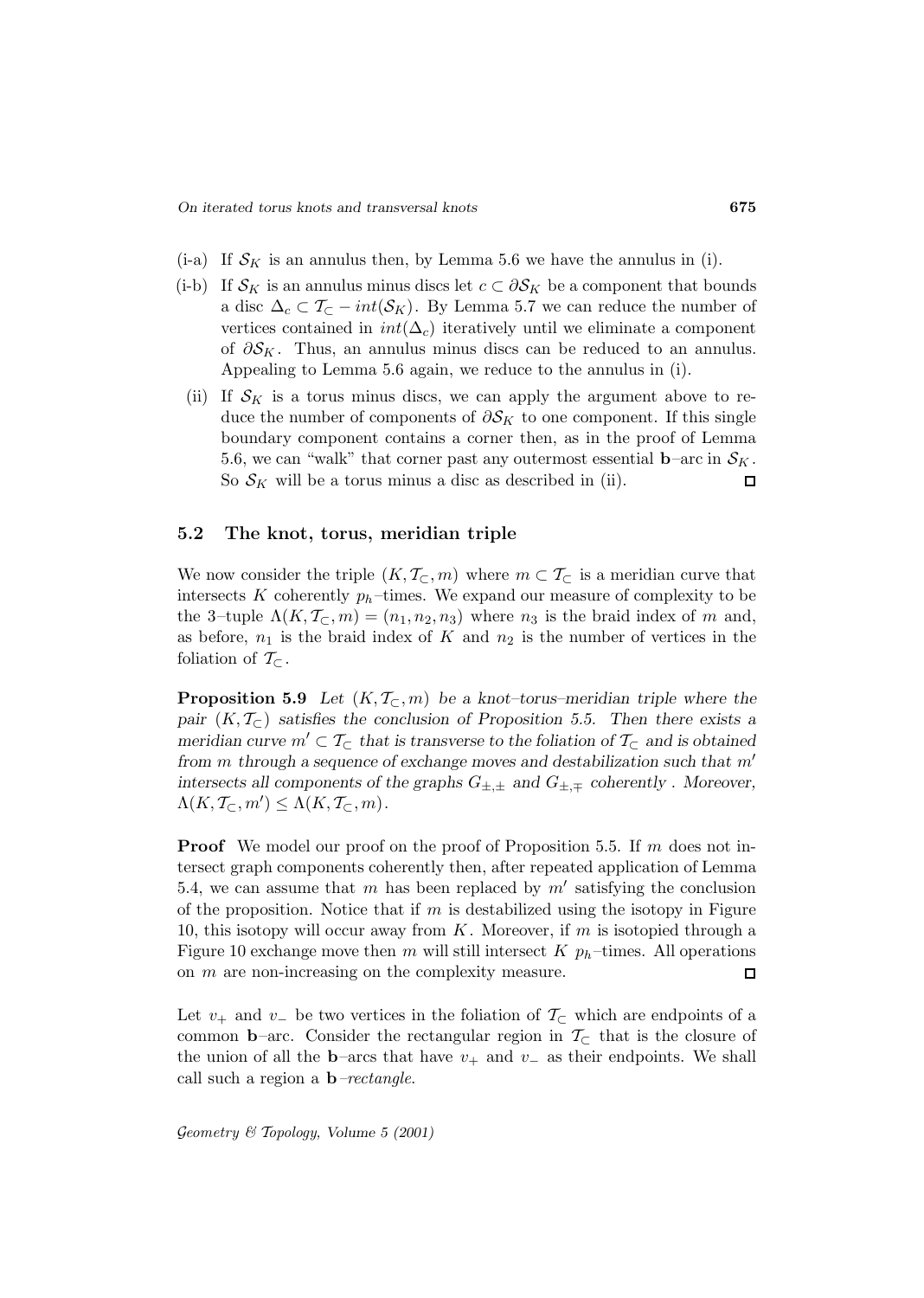We introduce the notation of a *parallel push-off* of a meridian curve  $m$ . Specifically, we can choose a scc  $m' \subset \mathcal{T}_{\subset}$  such that: there exists an annulus  $\mathcal{A} \subset \mathcal{T}_{\subset}$ with  $\partial A = m \cup m'$ ; the induced foliation on A has only **aa**-singularities; and each vertex in the foliation of  $A$  is adjacent to two singular leaves. See Figure 13. The oriented arc m is isotopic on  $\mathcal{T}_{\subset}$  to the oppositely oriented arc m'. We use the notation  $\mathcal{S}_m$  for the **b**–support of the meridian curve m.



Figure 13: The shaded region between m and  $m'$  is A. Notice that the induced foliation of A has only **aa**–singularities.

**Proposition 5.10** *Let*  $(K, \mathcal{T}_{\subset}, m)$  *be a knot–torus–meridian triple satisfying the conclusions of Propositions 5.5, 5.8 and 5.9. Then we can assume that*  $\mathcal{S}_K \cap \mathcal{S}_m$  is a union of disjoint **b**–rectangles.

**Proof** By Lemma 5.6, we know that  $\mathcal{S}_K$  is either an annulus or a torus minus a disc. Moreover, we also know by the same lemma that  $\partial S_K$  has no corners.

Using the same argument that was used in the proof of Lemma 5.6, we can assume that each boundary component of  $\mathcal{S}_m$  has at most one outside (inside) corner.

If  $S_K$  is an annulus of the type-(ii) in Proposition 5.8 and  $\partial S_m$  has no corners then we immediately have the conclusion of the proposition. If  $\partial S_m$  has any corners then we can "walk" these corners (as in the proof of Lemma 5.6) so that the corners of  $\partial S_m$  are away from  $S_K \cap S_m$ . After this repositioning,  $S_K \cap S_m$ will be disjoint **b**–rectangles.

It is easily seen that if  $S_K \cup S_m$  is not a disjoint union of **b**–rectangles then  $\mathcal{S}_K \cup \mathcal{S}_{m'}$  will be a disjoint union of **b**–rectangles where m' is a parallel push-off of m.  $\Box$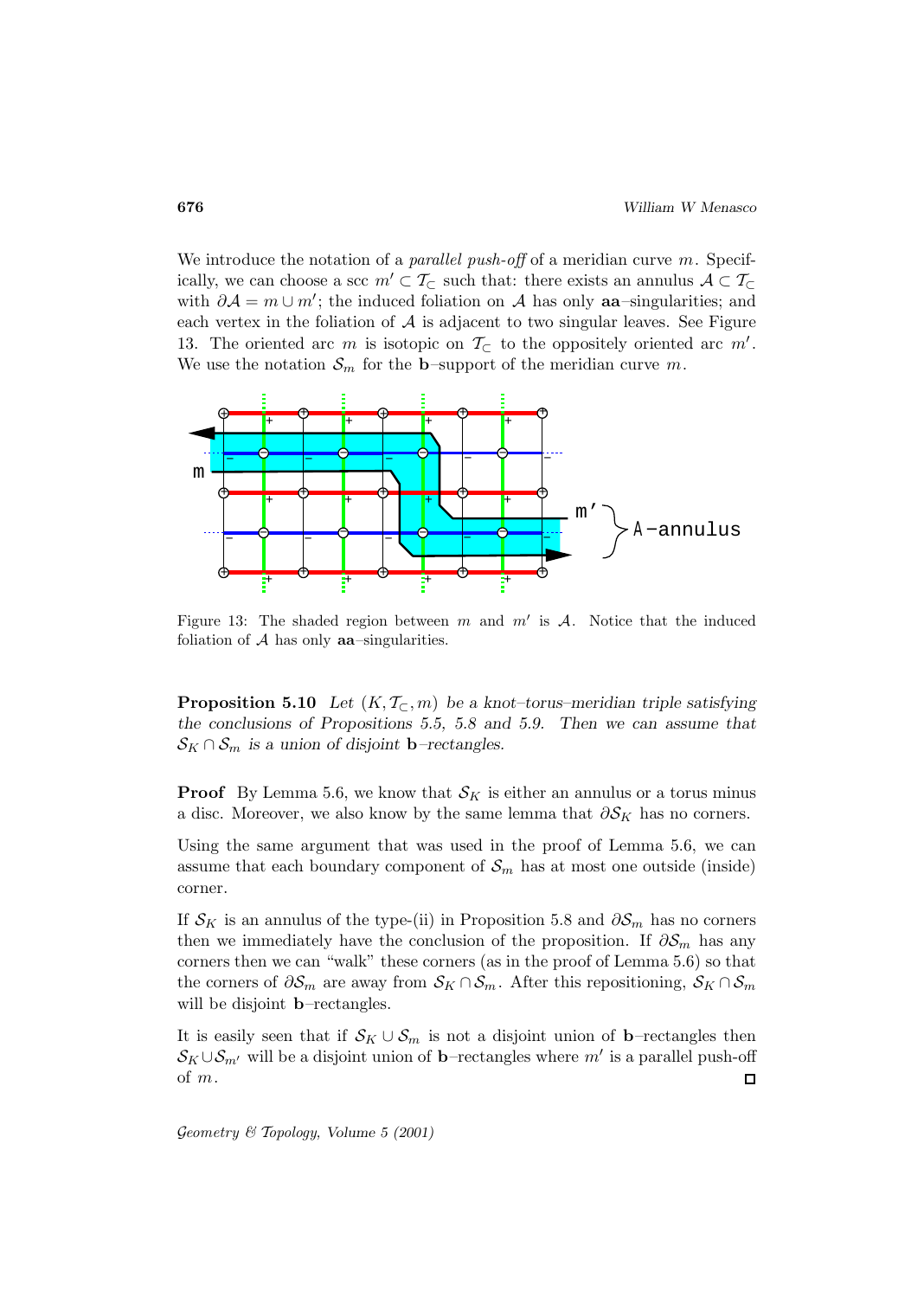#### **5.3 The knot, torus, meridian and meridian-disc**

We now consider the quadruple  $(K, \mathcal{T}_{\subset}, m, \Delta_m)$  where  $\Delta_m$  is a meridian disc which m bounds inside the solid torus  $\mathcal{V}_{\subset}$  which  $\mathcal{T}_{\subset}$  bounds. Recall that the fibration **H** induces a foliation on  $\Delta_m$ . Again, we expand our measure of complexity to be the 4–tuple  $\Lambda(K, \mathcal{T}_{\subset}, m, \Delta_m) = (n_1, n_2, n_3, n_4)$  where  $n_4 =$  $|\mathbf{A} \cap \Delta_m|$  and  $n_1$ ,  $n_2$  and  $n_3$  are as before. If  $n_4 = 0$  then the foliation of  $\mathcal{T}_\subset$ contains **c**–circles and we can appeal to the arguments in Section 4.

Before we proceed further it will be useful to review the induced foliation on  $\Delta_m$ . Again, a comprehensive reference is [1]. When  $n_4 = 1$ ,  $\Delta_m$  is radially foliated by **a**–arcs adjacent to the unique vertex. When  $n_4 > 1$ , the singular foliation of  $\Delta$  contains the vertices  $\Delta_m \cap \mathbf{A}$  and saddle singularities of three possible types—**aa**–, **ab**– and **bb**–singularities. Thus,  $\Delta_m$  is tiled by **aa**, **ab** and **bb** tiles. Since m induces on  $\Delta_m$  an orientation, we can assign a parity to each vertex and singularity using the same assignment scheme employed in the foliation of  $\mathcal{T}_{\subset}$ . Having a parity assignment on vertices and singularities allows us to define graphs  $G_{\pm,\pm}$  and  $G_{\pm,\mp}$  as before with the proviso that we treat m as if it were a negative vertex. (This implies that  $G_{-,-}$  and  $G_{-,+}$  will contain edges having endpoints on m.)

Now consider how the foliations of  $\Delta_m$  and  $\Delta_{m'}$  are related to one another, when m' is a parallel push-off of m. Let  $A\subset \mathcal{T}_{\subset}$  be the annulus in Figure 13 that has  $m$  and  $m'$  as its boundary curves. Notice that the core circle in  $A$  that is contained in a union of all of the singular leaves in the induced foliation of A is a union of sub-arcs of the graphs  $G_{\epsilon,\delta} \subset \mathcal{T}_{\subset}$ . Similar in flavor to the arguments in Proposition 5.8, we can produce a sequence of exchange moves by applying Lemma 5.3 so that either  $\partial S_m$  contains no corners, or each component of  $\partial \mathcal{S}_m$  contains exactly one inside corner and one outside corner. If  $\partial \mathcal{S}_m$  contains no corners then the foliation of A will have singularities all of the same parity. If each component of  $\partial S_m$  has exactly one inside and outside corner then the core circle in A is the union of an arc in  $G_{\epsilon,+}$  and an arc in  $G_{\epsilon,-}$ .

Now the foliation of  $\Delta_{m'}$  is simply the foliation of  $\Delta_m \cup_m \mathcal{A}$ . Specifically, for each singularity in  $s \in \mathcal{A} \subset \mathcal{T}_{\subset}$  there is a singularity  $t \in G_{+, \pm} \subset \Delta_{m'}$  (coming from the "A portion" of  $\Delta_m$ ) that is in a regular neighborhood of s on the negative side of the oriented  $\mathcal{T}_{\subset}$ . It is easily checked by appealing to the  $H_t$ sequence of  $\mathcal{T}_{\subset} \cup \Delta_m \subset \mathbf{H}$  that if s is a positive (negative) singularity then t is the singularity that occurs immediately before (after) s. (See Figure 14.) If  $\partial S_m$  contains no corners then the  $G_{\epsilon,\delta}$  of  $\Delta_{m'}$  contains a loop—the core circle coming from  $A$ . But by Lemma 3.8 of  $[1]$  such a loop cannot exist. So we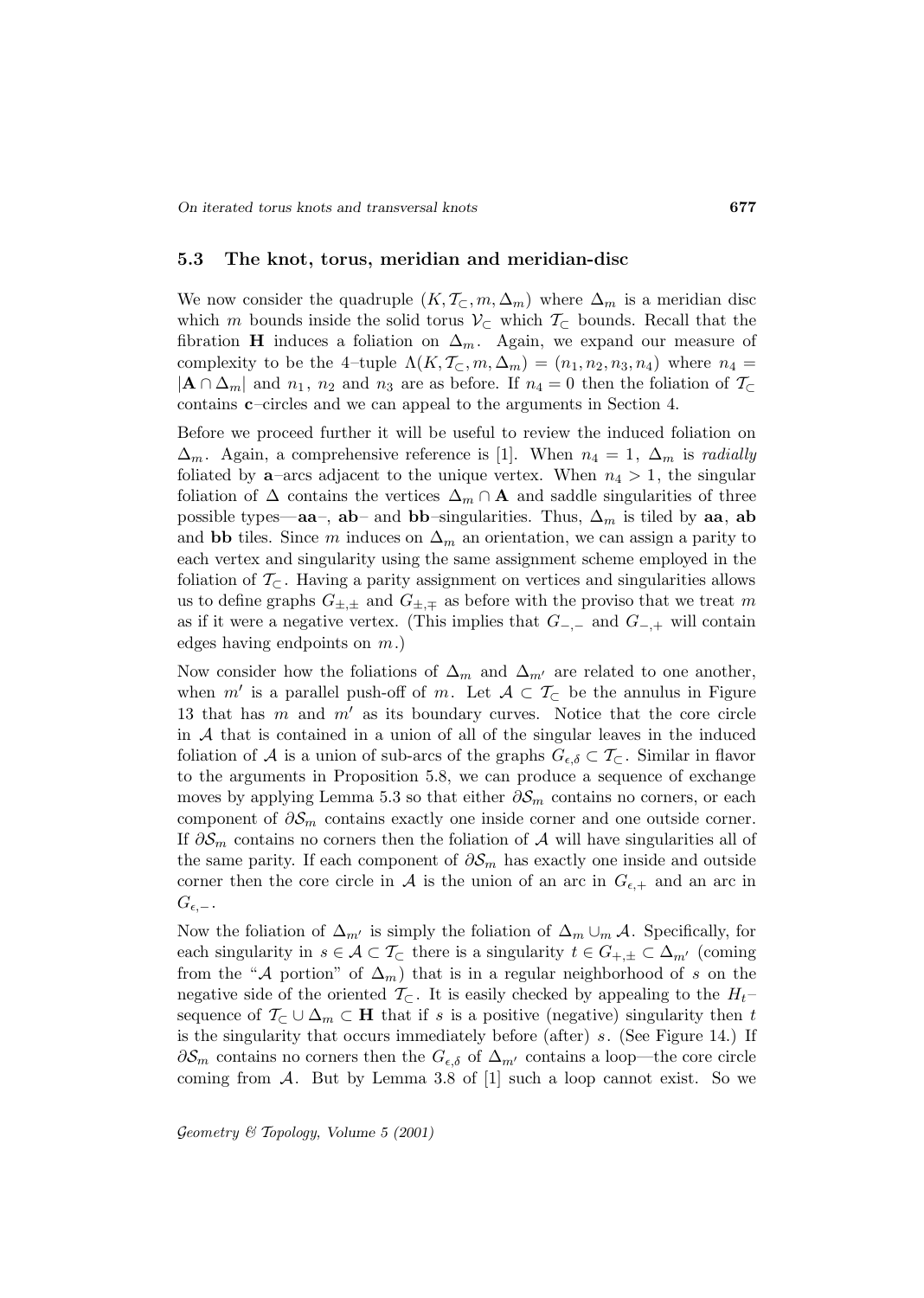

Figure 14: In (a) we have the foliation of  $\Delta_m$  illustrated in the special case where  $l$  contains two negative and six positive singularities, and there is a single negative vertex. In (b) we have the corresponding path m in a standard tiling of  $\mathcal{T}_{\subset}$ . The arrowheads are identified to form a scc. The labels  $\{t_1, \dots, \tau_8\}$  of the singularities in (a) show the sequential correspondence to the singularities in (b) with the labels  ${s_1, \cdots, s_8}.$ 

are left having  $\Delta_{m'}$  containing a loop (which is the core circle of  $\mathcal{A} \subset \Delta_{m'}$ ) that is the union of an arc in the graph  $G_{+,+} \subset \Delta_{m'}$  and an arc in the graph  $G_{-,-} \subset \Delta_{m'}$ . This loop contains all of the positive vertices of  $\Delta_{m'}$ . As noted above, a singularity  $s \in \partial S_m$  will in **H** sequentially correspond to a singularity  $t \in l$ . An application of the argument in Lemma 3.8 (ii) allows us to conclude this discussion of the foliation of  $\Delta_{m'}$  with the following summarizing result.

**Lemma 5.11** *Let*  $(K, \mathcal{T}_{\subset}, m, \Delta_m)$  *be a quadruple where the triple*  $(K, \mathcal{T}_{\subset}, m)$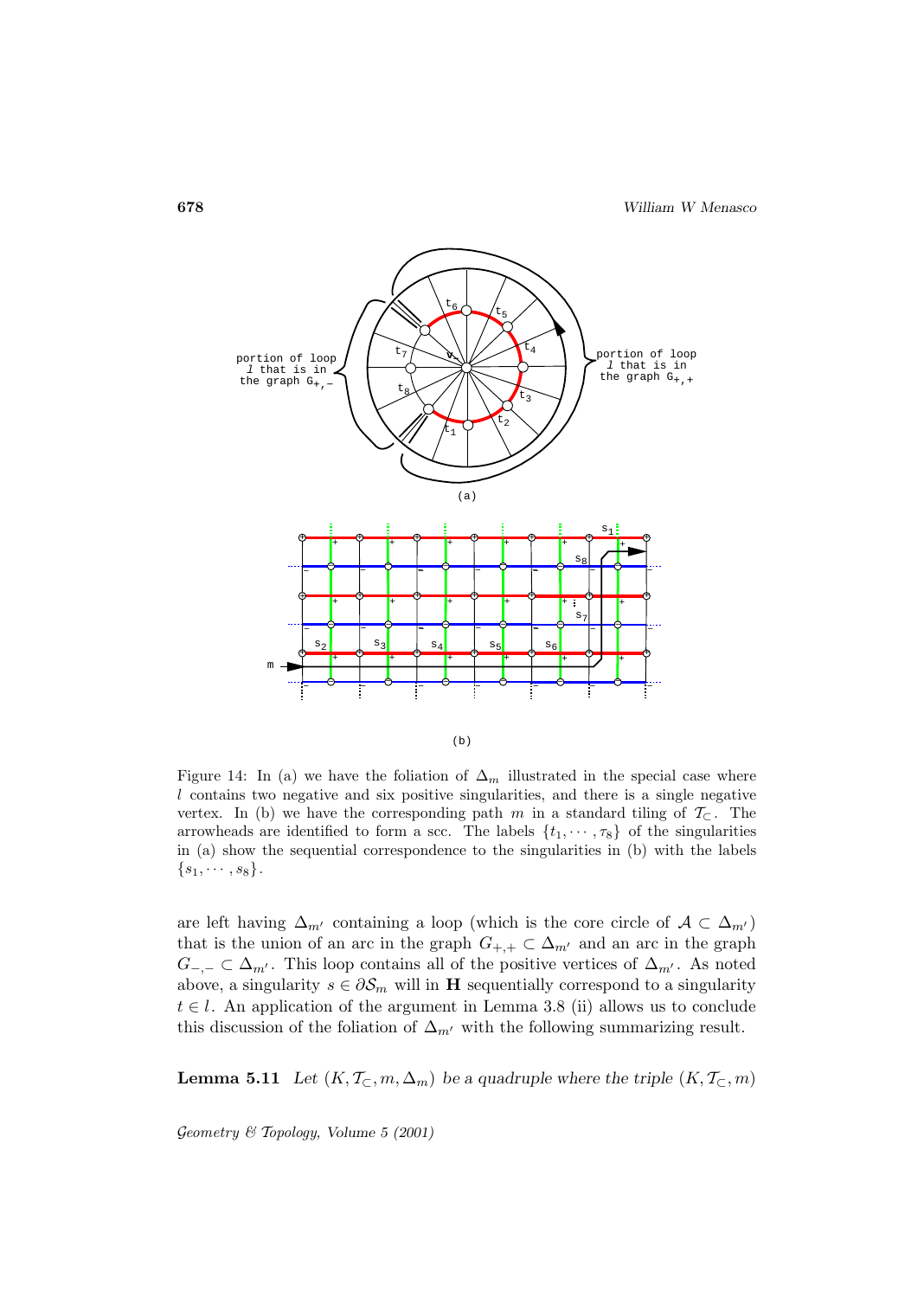*satisfies the conclusions of Propositions 5.5, 5.8, 5.9 and 5.10. We can assume that the initial foliation of*  $\Delta_m$  *satisfies the following conditions.* 

- (a) *There are only* **ab***–singularities.*
- (b) There exists a closed loop l that is the union of an arc in  $G_{+,+} \subset \Delta_m$ *and an arc in*  $G_{+,-} \subset \Delta_m$ *.*
- (c) *When*  $n_4 = 3$ *, there is a single negative vertex*  $v_$ . *When*  $n_4 > 3$ *, there is a negative vertex* v<sup>−</sup> *adjacent to two singularities of common parity that are consecutive on* l*.*

*Moreover, the singularities contained in each component of*  $\partial S_m$  *are in one-toone correspondence with, and in* **H** *sequentially correspond to, the singularities contained in* l*. (See Figure 14.)*

We now use this initial tiling of  $\Delta_m$  to reduce the complexity of the quadruple  $(K, \mathcal{T}_{\subset}, m, \Delta_m)$ . Notice that the number of singularities in the loop  $l \subset \Delta_m$ is naturally two or greater. The next lemma shows us that when  $l$  contains exactly two singularities the foliation of a tiled  $\mathcal{T}_{\subset}$  must have an inessential **b**–arc.

**Lemma 5.12** *Let*  $(K, \mathcal{T}_{\subset}, m, \Delta_m)$  *be a quadruple, where the triple*  $(K, \mathcal{T}_{\subset}, m)$ satisfies the conclusions of Propositions 5.5, 5.8, 5.9, 5.10 and 5.11. If  $n_4 = 3$ *then the foliation of*  $\mathcal{T}_{\subset}$  *has an inessential* **b**–*arc.* 

**Proof** If  $n_4 = 3$  then l must have contained one positive and one negative singularity. Thus, referring to the terminology of [4],  $\mathcal{T}_{\subset}$  must be a type **k** torus. A type **k** torus embedding has the property that a meridian curve on  $\mathcal{T}_{\subset}$  can be represented by the union of two **b**–arcs, each being outermost in a disc fiber of **H**. Since K can only intersect one of these two **b**–arcs,  $\mathcal{T}_{\subset}$  must contain an inessential **b**–arc. (Refer back to Remark 3.2 and Figure 7 for an example of a type **k** torus.)  $\square$ 

We next deal with the case where  $l$  contains more than two singularities.

**Lemma 5.13** Let  $(K, \mathcal{T}_{\subset}, m, \Delta_m)$  be a quadruple where the triple  $(K, \mathcal{T}_{\subset}, m)$ satisfies the conclusions of Propositions 5.5, 5.8, 5.9, 5.10 and 5.11. If  $n_4 > 3$ *then there exists an isotopy of*  $\mathcal{T}_{\subset}$  *such that*  $n_2$  *is reduced.*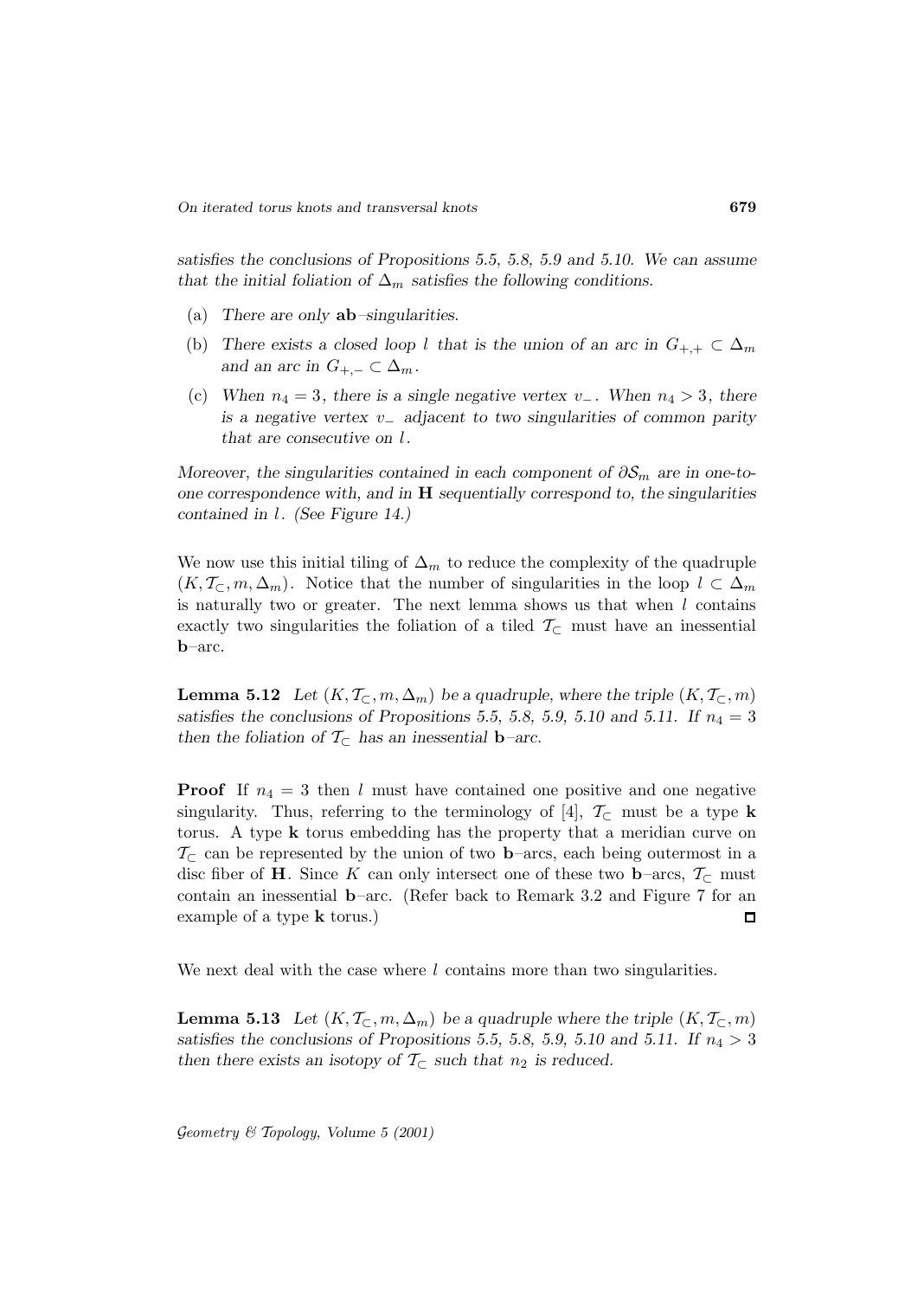

Figure 15

**Proof** If  $n_4 > 3$  then we employ the negative vertex  $v_$  in condition (c) of Lemma 5.11. Figure 15(a) illustrates this situation when the parity of these two singularities is positive. In Figure 15(a) these singularities are labeled  $t_i$  and  $t_{i+1}$ . The common positive vertex that is adjacent to both of their associated singular leaves is  $v_+$ . A regular neighborhood of the portion of m that contains endpoints of **a**–arcs adjacent to  $v_+$  is labeled  $\gamma$ . If we look at the image of  $\gamma$  in the foliation of  $\mathcal{T}_{\subset}$  we see that  $\gamma$  intersects a positive singular leaf containing the singular point  $s_i$  associated to  $t_i$ ; then a negative singular leaf; then another positive singular leaf containing the singular point  $s_{i+1}$  associated to  $t_{i+1}$ . In the  $H_t$ –sequence of  $\Delta_m \cup \mathcal{T}_\subset \mathbb{C}$  we know by the discussion in the proof of Lemma 5.11 that  $t_i$  occurs immediately before  $s_i$  and  $t_{i+1}$  occurs immediately before  $s_{i+1}$ .

By Proposition 5.10, there are now three possibilities for the arc  $\gamma$ : (1)  $\gamma \cap K =$  $\emptyset$ ; (2)  $\gamma$  intersects the singular leaf belonging to  $s_i$  first, then the negative singular leaf and then K; or (3)  $\gamma$  intersects the singular leaf belonging to  $s_i$ first, then intersects  $K$  some number of times, and then intersects the negative singular leaf.

If (3) occurs we replace m with  $m'$ , altering  $\Delta_{m'}$  so that its foliation again satisfies the initial condition foliation of Lemma 5.11. This produces a new  $\gamma$ which corresponds to possibility  $(2)$ . Now notice in the situation of  $(2)$  we can isotopy K in  $\mathcal{T}_{\subset}$  so that K intersects m between the time m crosses the  $t_{i+1}$ singular leaf and the time it crosses the  $s_{i+1}$  singular leaf. Thus, we can assume that  $\gamma \cap K = \emptyset$ .

Since  $t_i$  and  $t_{i+1}$  are of the same parity and adjacent to the unique negative vertex  $v_-\,$  in  $\Delta_m$ , we can perform a change of foliation. (This is an application to the foliation of  $\Delta_m$  of the alteration in Figure 5.) Figure 16(a) show how this change of foliation results in a type (a) vertex,  $v_+ \subset \Delta_m$ , which locally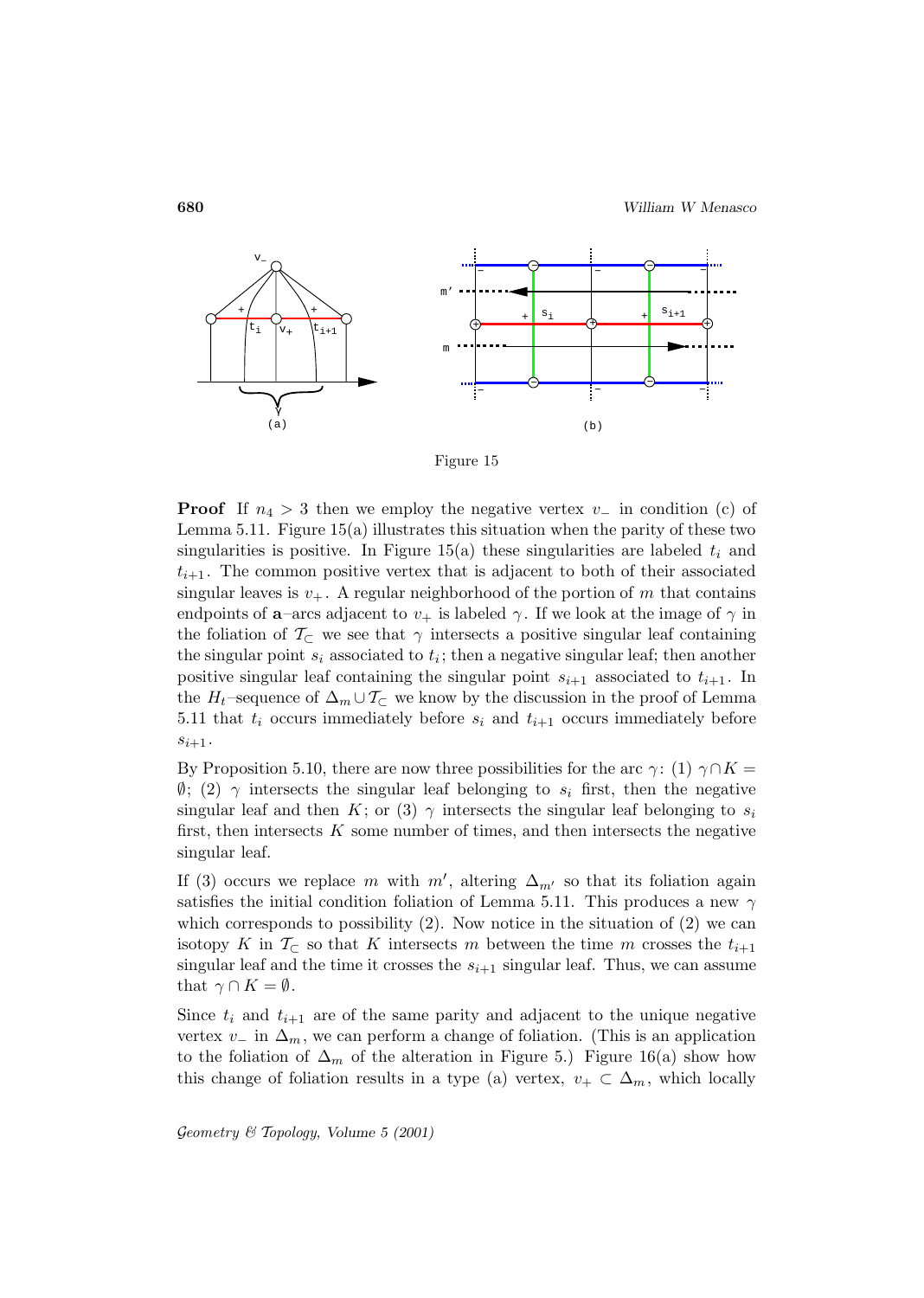



has the same foliation as that in Figure 3. The boundary of this valence 1 vertex contains  $\gamma' \subset m$ . (See Figure 16(a).) We now destabilize  $\Delta_m$  through this valence 1 vertex and, since  $\gamma' \cap K = \emptyset$ , we can drag  $\mathcal{T}_{\subset}$  along through this destabilization of m without altering the embedding of  $K$ . Figure 16(b) illustrates how the foliation of  $\mathcal{T}_{\subset}$  is altered by this destabilization of m. Notice that two new vertices are introduced into the foliation of  $\mathcal{T}_{\subset}$ , one positive and one negative, and that both of these new vertices are valence 2. We can now appeal to Figure 6 to eliminate four vertices of  $\mathcal{T}_{\subset}$ . This reduces  $n_2$  and, thus, the complexity of our quadruple.

Finally, it should be noted that we have made a choice of the parity of  $\{t_i, t_{i+1}, s_i, s_{i+1}\}\$  for reasons having to do with the clarity of the expository. This does not reduce the generality of the argument.  $\Box$ 

We have proved Proposition 5.1 and, thus, Theorem 1.1.

### **References**

- [1] **J Birman**, **E Finkelstein**, Studying surfaces via closed braids, Journal of Knot Theory and its Ramifications, 7 (1998) 267–334
- [2] **J Birman**, **W Menasco**, Studying Links via Closed Braids V: Closed braid representations of the unlink, Transactions of the AMS, 329 (1992) 585–606
- [3] **J Birman**, **W Menasco**, Studying Links via Closed Braids IV: Split links and composite links, Inventiones Mathematicae, 102 (1990) 115–139
- [4] **J Birman**, **W Menasco**, Special positions for essential tori in link complements, Topology, 33 (1994) 525–556
- [5] **J Birman**, **W Menasco**, Studying Links via Closed Braids IV: Closed links which are 3–braids, Pacific Journal of Mathematics, 161 (1993) 25–113